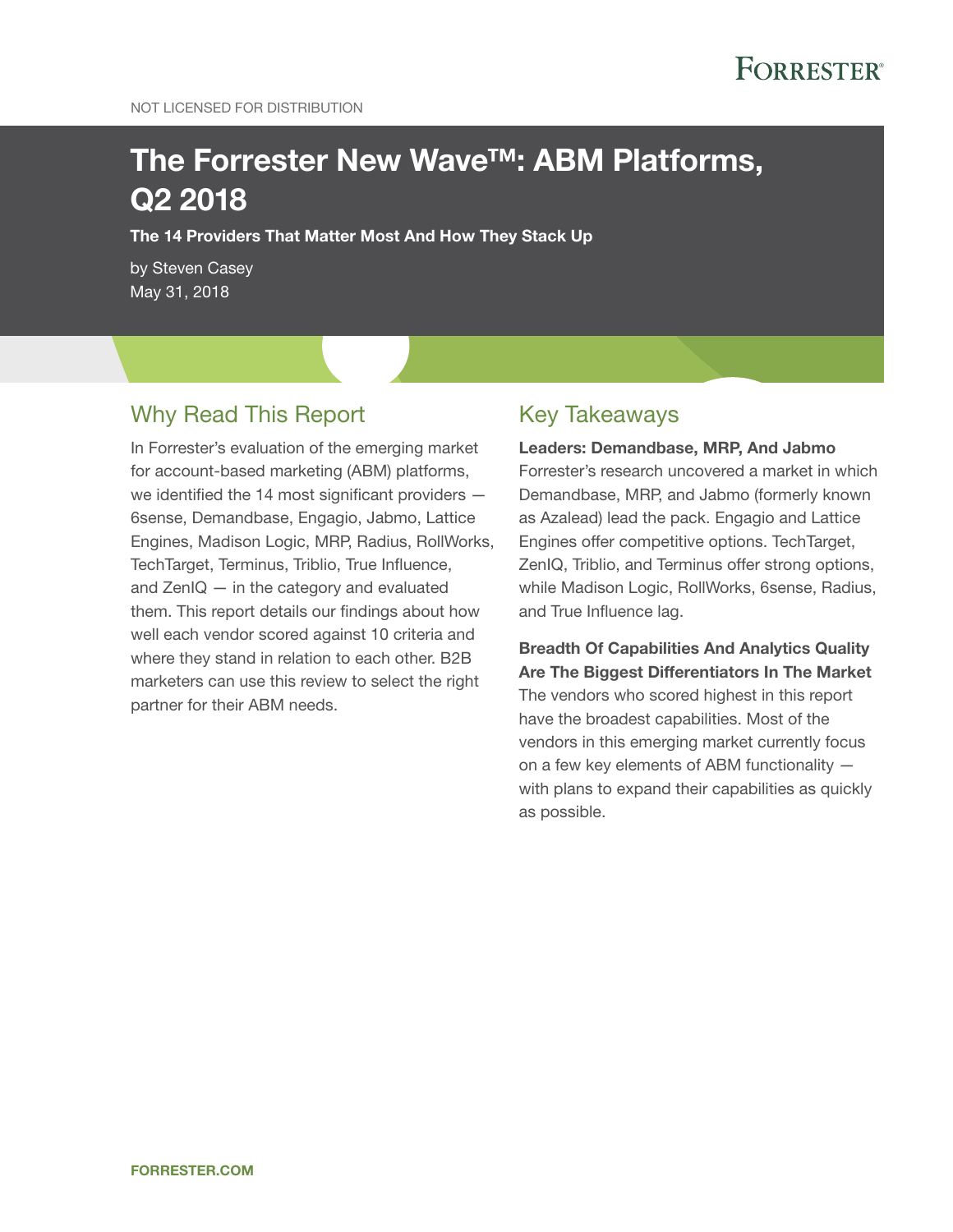### The Forrester New Wave™: ABM Platforms, Q2 2018

#### The 14 Providers That Matter Most And How They Stack Up



by Steven Casey with Caroline Robertson, Matthew Camuso, Alexander Bullock, and Kara Hartig May 31, 2018

### Table Of Contents

2 ABM Platforms Accelerate Time-To-Results

ABM Platforms Coalesce Around A Common Set Of Capabilities And Usage

Define Your ABM Strategy First, And Then Choose A Platform

- 3 ABM Platform Evaluation Overview
- 7 Vendor QuickCards
- 22 Supplemental Material

### Related Research Documents

Retro Yet Revolutionary: Demystifying Account-Based Marketing

Vendor Landscape: Account-Based Marketing, Q4 2016



Share reports with colleagues. Enhance your membership with Research Share.

#### **FORRESTER®**

Forrester Research, Inc., 60 Acorn Park Drive, Cambridge, MA 02140 USA +1 617-613-6000 | Fax: +1 617-613-5000 | forrester.com

© 2018 Forrester Research, Inc. Opinions reflect judgment at the time and are subject to change. Forrester®, Technographics®, Forrester Wave, TechRadar, and Total Economic Impact are trademarks of Forrester Research, Inc. All other trademarks are the property of their respective companies. Unauthorized copying or distributing is a violation of copyright law. Citations@forrester.com or +1 866-367-7378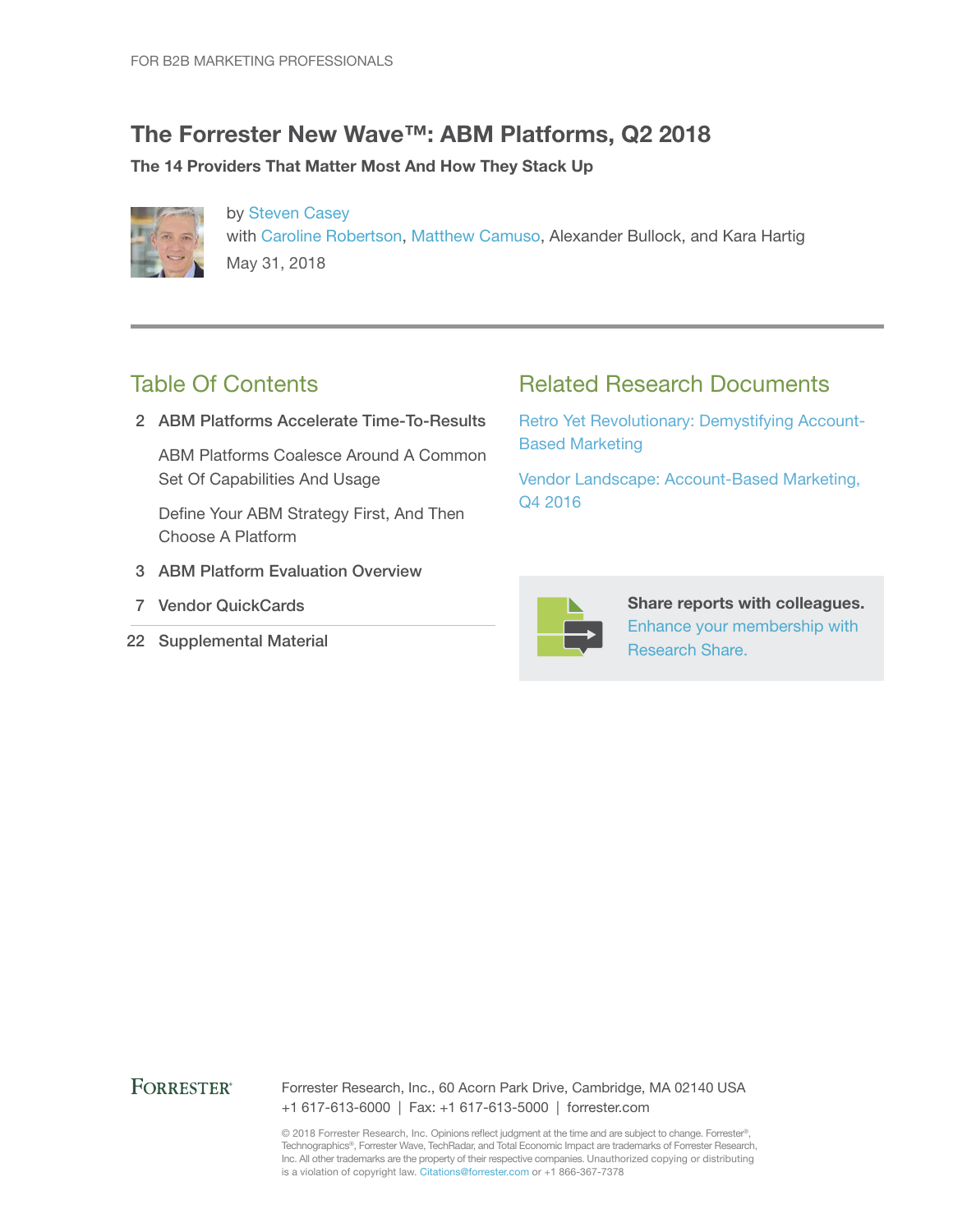## ABM Platforms Accelerate Time-To-Results

ABM — as a strategy and as a set of enabling technologies — has grown beyond its awkward adolescence but still has a long way to go before reaching full maturity. In a recent Forrester survey of B2B marketers, more than a third said they are still experimenting with ABM or plan to roll out their first ABM programs in 2018.<sup>1</sup> At the same time, the positive results that the vendors in this report are delivering have accelerated adoption and overall market development.<sup>2</sup> The following elements characterize the market for ABM platforms:

- > A wide variety of solutions and approaches. Most of the vendors in this report have strong core competencies in one or two key areas, such as insights, engagement, or orchestration and have built out, plan to build out, or have acquired complementary capabilities over time. A few are starting to tick all the boxes — though capabilities can vary significantly in each area.
- $\rightarrow$  **Numerous entrants from adjacent markets.** Nimble vendors always chase the next big thing  $$ and for good reason in the case of ABM. Madison Logic has a long track record of success in content syndication. Predictive marketing analytics leaders 6sense, Lattice, and Radius recently added ABMfocused functionality such as programmatic advertising or orchestration to complement their existing account selection and insights capabilities. And display advertising leader AdRoll recently rolled out RollWorks, a new B2B- and ABM-focused offering.
- > Lots of mergers-and-acquisitions activity. Case in point: During the production of this report, 6sense announced that it was acquiring ZenIQ, and Radius announced that it was acquiring Leadspace.<sup>3</sup> Forrester expects similar announcements to continue, as vendors within and outside the ABM market seek to expand their capabilities and/or capture a share of this market.

#### ABM Platforms Coalesce Around A Common Set Of Capabilities And Usage

Forrester believes three characteristics define today's ABM platforms. They all:

- 1. Support multiple steps in the ABM process. These include account selection, insights, engagement, orchestration, and assessment. B2B marketers choosing an ABM platform can avoid the operational and technical drag that comes from purchasing and integrating several individual products and start generating results from their ABM programs more quickly.
- 2. **Offer strong native capabilities.** We focused on the functionality each vendor provides as part of its solution rather than through integrations with other products.
- 3. Are used by marketers to complement their marketing automation platforms. As of today, ABM platforms and marketing automation platforms are still complementary solutions.<sup>4</sup> The two groups of vendors may compete for budget in some areas of overlapping functionality — such as the orchestration of marketing and sales motions. But Forrester believes that they do not yet compete on a full-solution basis.<sup>5</sup>

### **FORRESTER®**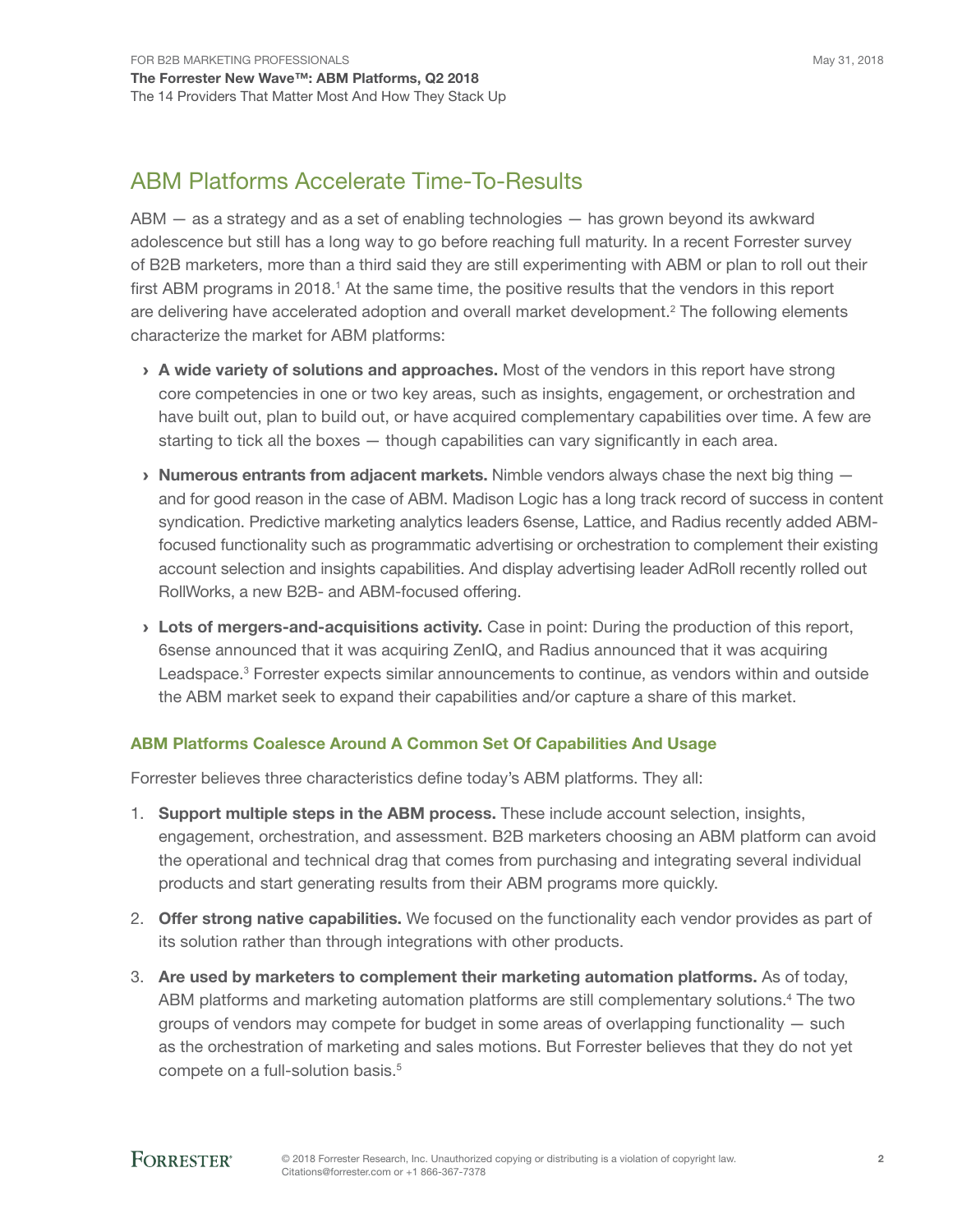#### Define Your ABM Strategy First, And Then Choose A Platform

Using your business strategy to guide technology purchases is a best practice in all cases, but it is an absolute requirement in emerging markets such as ABM platforms, where product capabilities vary widely. Only after you have defined your ABM strategy can you properly prioritize and evaluate the capabilities each vendor offers. To use two simplified examples, a small tech startup that focuses on landing net new accounts will need an ABM platform with robust capabilities for account discovery, while a large manufacturer that focuses on account expansion will need an optimized platform to find early signals of buying intent and create compelling digital engagement throughout a lengthy purchase cycle.

### ABM Platform Evaluation Overview

The Forrester New Wave™ differs from our traditional Forrester Wave™. In the Forrester New Wave evaluation, we evaluate only emerging technologies, and we base our analysis on a 10-criteria survey and a 2-hour briefing with each evaluated vendor. We group the 10 criteria into current offering and strategy (see Figure 1). We also review market presence.

We included 14 vendors in this assessment: 6sense, Demandbase, Engagio, Jabmo, Lattice Engines, Madison Logic, MRP, Radius, RollWorks, TechTarget, Terminus, Triblio, True Influence, and ZenIQ (see Figure 2 and see Figure 3). Each of these vendors has a:

- › Current offering. Criteria here include account and contact selection, insights, personalization, programmatic advertising, engagement orchestration, and performance assessment.
- **Strategy.** Criteria here includes the product road map and vision as well as the market approach.
- › Market presence. Criteria here includes revenue.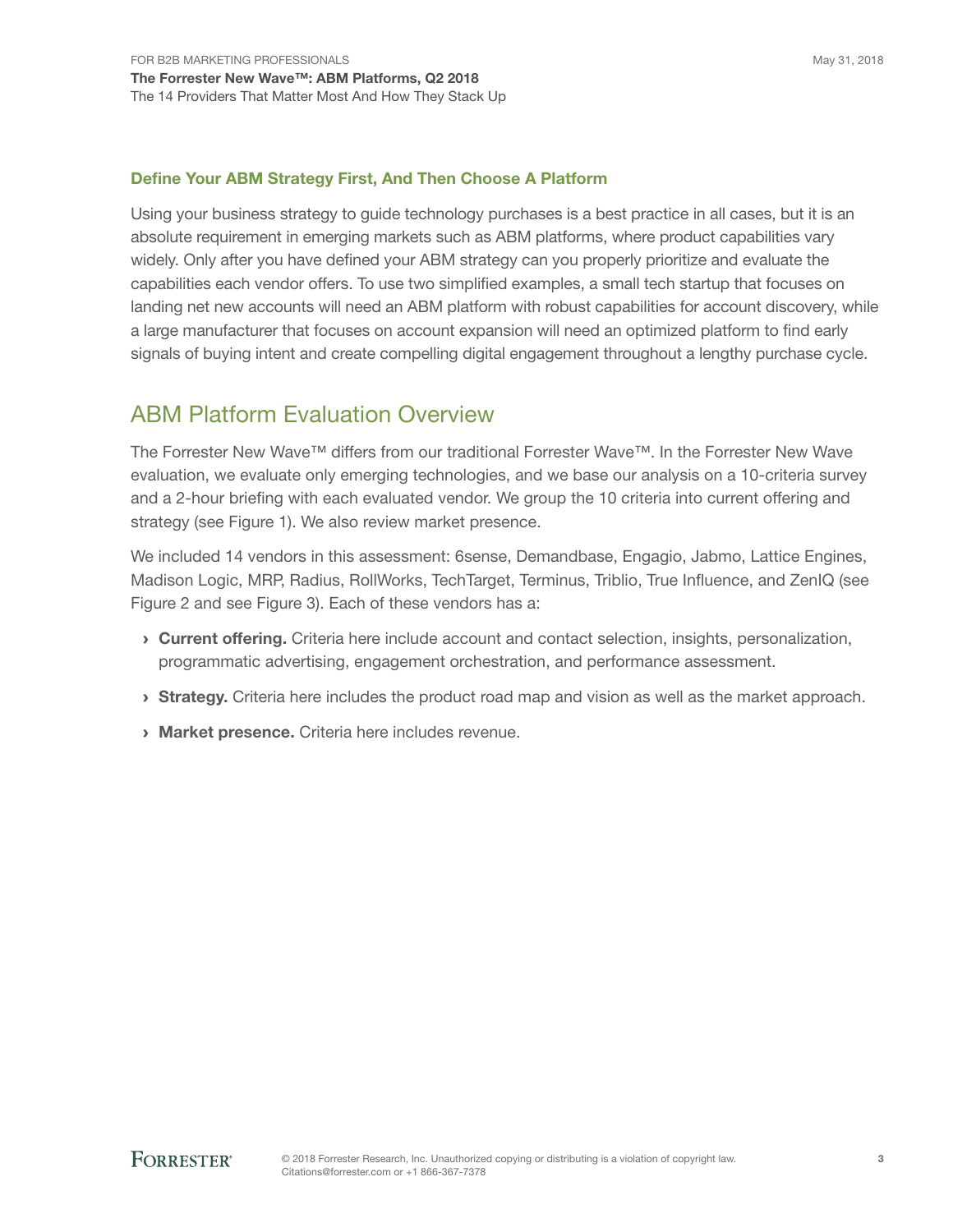FIGURE 1 Assessment Criteria

|                             | Evaluation criteria Criteria explanation                                                                                                                                                                                                                                                                                              |
|-----------------------------|---------------------------------------------------------------------------------------------------------------------------------------------------------------------------------------------------------------------------------------------------------------------------------------------------------------------------------------|
| Account selection           | Does the platform: use fit/lookalike modeling, behavioral data, and/or other data to<br>evaluate/present target accounts; update in real time; and rank by propensity? Do<br>rules or AI power that functionality? Does the platform provide visibility into the<br>signals used to present and rank target accounts?                 |
| Contact selection           | Does the platform: perform lead-to-account matching; use fit/lookalike modeling<br>and/or behavioral data to discover, evaluate, and/or present contacts within target<br>accounts; and rank contacts by propensity to engage? If yes, does a rule engine or<br>Al power that functionality?                                          |
| Insights                    | Does the platform: provide firmographic, demographic, social, and/or technographic<br>data; ingest and augment data from first- and third-party sources; provide real-time<br>alerts; expose corporate parent/child relationships; provide identity resolution; and<br>provide GDPR-compliant privacy measures?                       |
| Personalization             | Does the platform: personalize by account and/or contact in multiple channels; use<br>rules or AI; personalize by account sales stage, contact behavior, and/or contact<br>role; and launch personalized engagement based on insights? Do rules or AI power<br>that?                                                                  |
| Programmatic<br>advertising | Does the platform deliver: digital advertising using IP addresses, cookies, or a<br>combination of both; dynamic creative; and advertising that can reach the same<br>contact across multiple devices? Does the platform perform real-time bidding at the<br>contact level? Does the platform ensure brand safety?                    |
| Engagement<br>orchestration | Does the platform design, launch, and manage marketing and sales motions<br>customized for a target account and/or contact across multiple channels? Does the<br>platform: use rules and/or AI; provide marketing and sales with visibility into<br>engagement; and enable sellers to create engagement?                              |
| Performance<br>assessment   | Does the platform: assess engagement by buying team and/or account; assess the<br>impact of marketing and sales across multiple channels; provide multitouch<br>attribution; assess the performance of ABM on pipeline, revenue, and customer<br>growth; and recommend improvements?                                                  |
| Product road map            | How strong is the company's ability to define strategy time frames, milestones, and<br>benchmarks? Does it have a near-term plan to execute on: product enhancements;<br>innovation; commercial model enhancements; and partner expansion? Does it have<br>the resources and capabilities to deliver on its road map?                 |
| Product vision              | Does the product vision align with buyers' need to win, serve, and retain customers?<br>Does it support clients' business outcomes? Does the vision enable customer<br>centricity and customer experience? How well does it align with customer trends<br>and customers' future needs? Is the company addressing competitive threats? |
| Market approach             | Is the company executing a successful go-to-market approach? Can the company<br>show evidence of a successful approach to customers today in terms of: revenue<br>growth, marketing messages, vertical market strategy, geographic strategy, account<br>momentum/growth, and commercial model?                                        |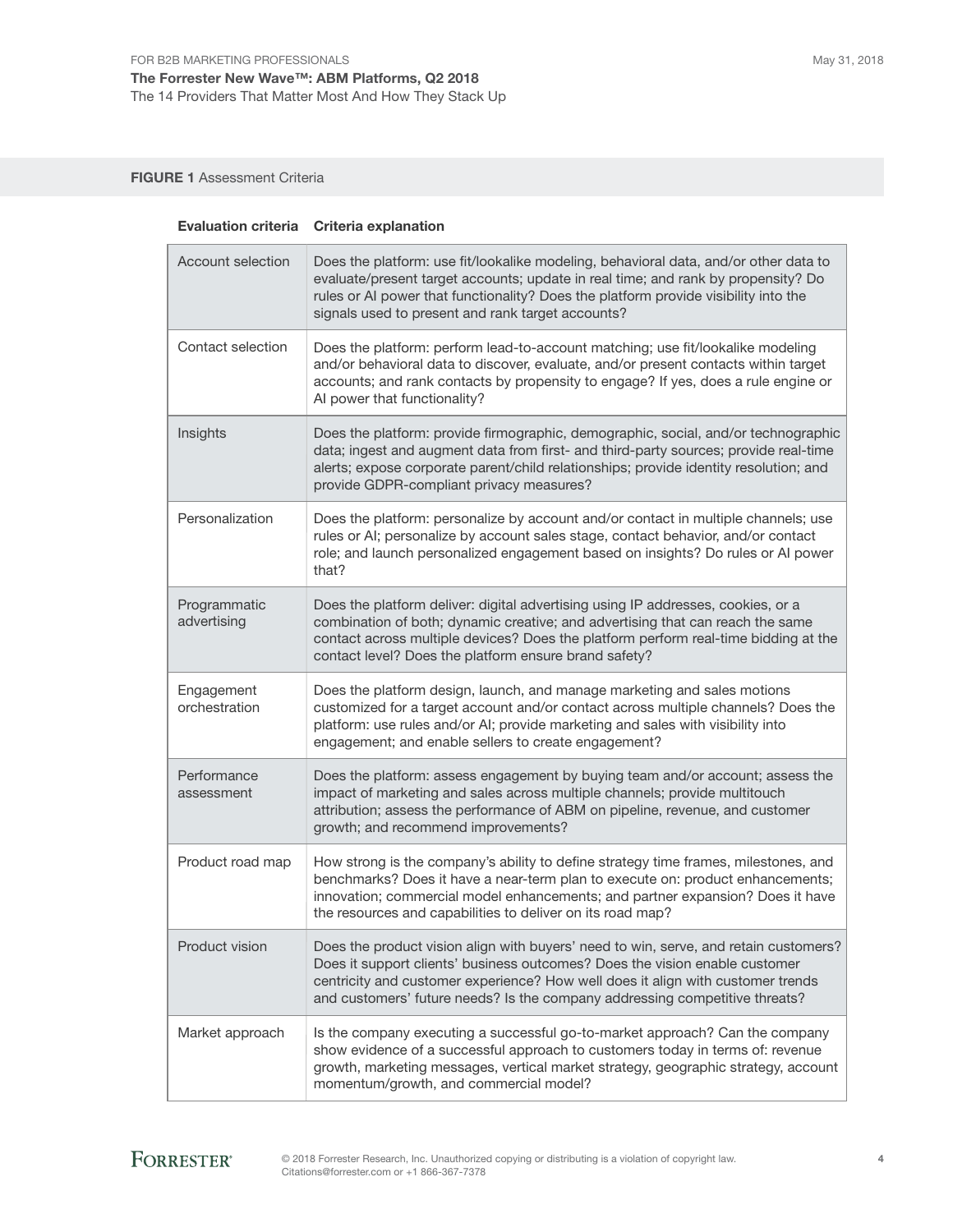FIGURE 2 The Forrester New Wave™: ABM Platforms, Q2 2018

# **THE FORRESTER NEW WAVE™**

ABM Platforms

Q2 2018



positioning of the combined entity.

† On April 30, 2018, Radius and Leadspace announced that they were joining forces under the Radius brand.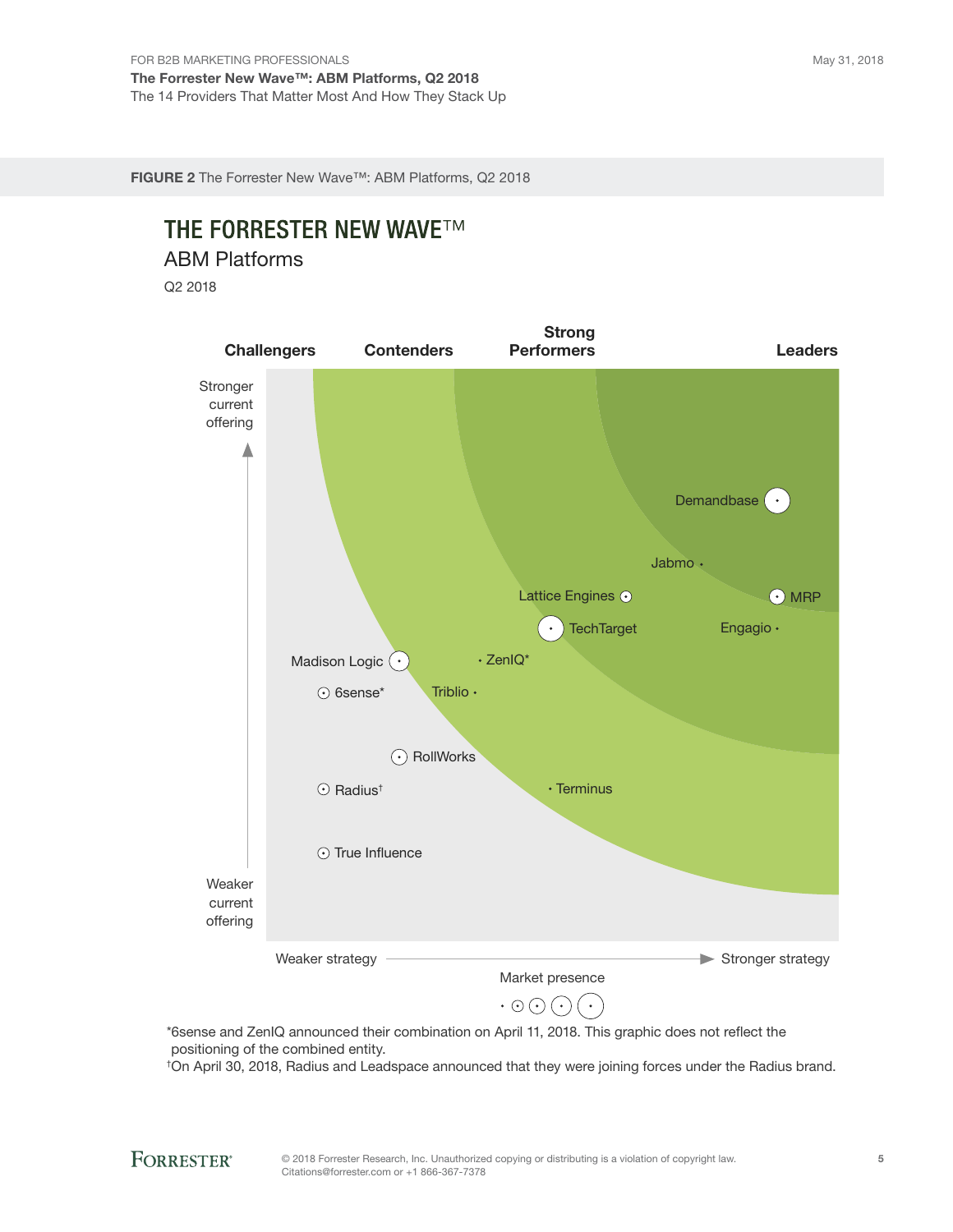The Forrester New Wave™: ABM Platforms, Q2 2018 The 14 Providers That Matter Most And How They Stack Up

#### FIGURE 3 Vendor QuickCard Overview

|                        |           | Account selection | Contact salection |           | Personalization |           | Engagement orchestration<br>Programmatic advertising |           | Performance assessment<br>Product road map | Market aggroach<br>Product vision |
|------------------------|-----------|-------------------|-------------------|-----------|-----------------|-----------|------------------------------------------------------|-----------|--------------------------------------------|-----------------------------------|
| Company                |           |                   |                   |           |                 |           |                                                      |           |                                            |                                   |
| 6sense*                | $\bullet$ | $\bullet$         | $\bullet$         | $\bullet$ | $\bullet$       | $\bullet$ | $\bullet$                                            | $\bullet$ | $\bullet$                                  | $\bullet$                         |
| Demandbase             | $\bullet$ | $\bullet$         | $\bullet$         | $\bullet$ | ●               | $\bullet$ | $\bullet$                                            | $\bullet$ | ●                                          | $\bullet$                         |
| Engagio                | $\bullet$ | $\bullet$         | $\bullet$         | $\bullet$ | $\bullet$       | $\bullet$ | $\bullet$                                            | $\bullet$ | ●                                          | $\bullet$                         |
| Jabmo                  | $\bullet$ | $\bullet$         | $\bullet$         | $\bullet$ | ●               | $\bullet$ | $\bullet$                                            | $\bullet$ | $\bullet$                                  | $\bullet$                         |
| <b>Lattice Engines</b> | $\bullet$ | $\bullet$         | $\bullet$         | $\bullet$ | $\bullet$       | $\bullet$ | $\bullet$                                            | $\bullet$ | ●                                          | $\bullet$                         |
| Madison Logic          | $\bullet$ | $\bullet$         | $\bullet$         | $\bullet$ | $\bullet$       | $\bullet$ | $\bullet$                                            | $\bullet$ | $\bullet$                                  | $\bullet$                         |
| <b>MRP</b>             | $\bullet$ | $\bullet$         | $\bullet$         | $\bullet$ | $\bullet$       | $\bullet$ | $\bullet$                                            | $\bullet$ | ♦                                          | $\bullet$                         |
| Radius                 | $\bullet$ | $\bullet$         | $\bullet$         | $\bullet$ | $\bullet$       | $\bullet$ | $\bullet$                                            | $\bullet$ | $\bullet$                                  | $\bullet$                         |
| RollWorks              | $\bullet$ | $\bullet$         | $\bullet$         | $\bullet$ | ◎               | $\bullet$ | $\bullet$                                            | $\bullet$ | $\bullet$                                  | $\bullet$                         |
| <b>TechTarget</b>      | ●         | $\bullet$         | $\bullet$         | $\bullet$ | $\bullet$       | $\bullet$ | $\bullet$                                            | $\bullet$ | $\bullet$                                  | $\bullet$                         |
| <b>Terminus</b>        | $\bullet$ | $\bullet$         | $\bullet$         | $\bullet$ | ♦               | $\bullet$ | $\bullet$                                            | $\bullet$ | $\bullet$                                  | $\bullet$                         |
| <b>Triblio</b>         | $\bullet$ | $\bullet$         | $\bullet$         | $\bullet$ | $\bullet$       | $\bullet$ | $\bullet$                                            | $\bullet$ | $\bullet$                                  | $\bullet$                         |
| <b>True Influence</b>  | $\bullet$ | $\bullet$         | $\bullet$         | $\bullet$ | $\bullet$       | $\bullet$ | $\bullet$                                            | $\bullet$ | $\bullet$                                  | $\bullet$                         |
| ZenIQ*                 | $\bullet$ | $\bullet$         | $\bullet$         | $\bullet$ | $\bullet$       | $\bullet$ | $\bullet$                                            | $\bullet$ | $\bullet$                                  | $\bullet$                         |

\*6sense and ZenIQ announced their combination on April 11, 2018. The scores above do not reflect values for the combined entity.

### Vendor QuickCards

Forrester evaluated 14 vendors and ranked them against 10 criteria. Here's our take on each.

### **FORRESTER®**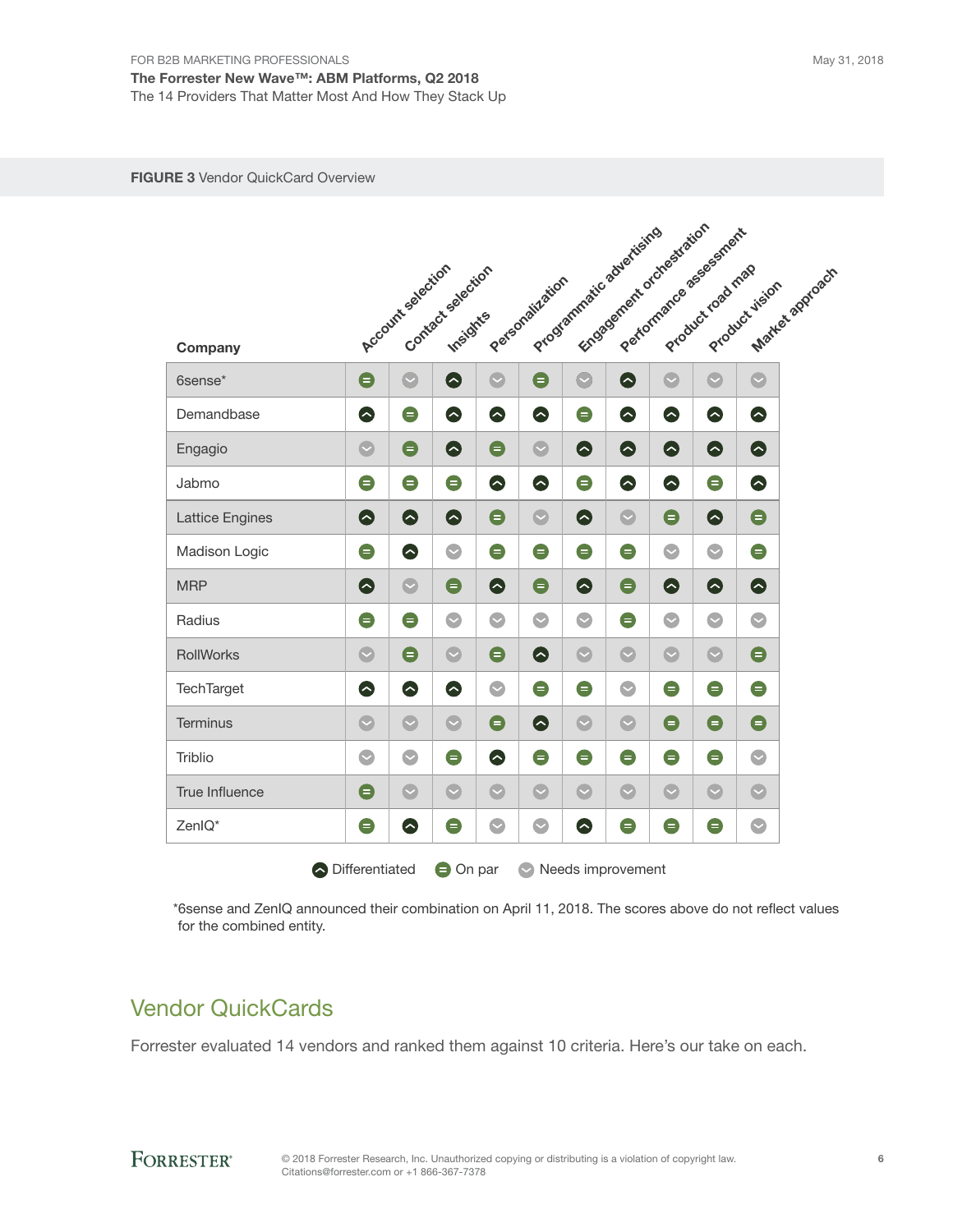#### Demandbase: Forrester's Take

Our evaluation found that (see Figure 4):

- › Demandbase leads the pack with robust complementary capabilities. The company covers most of the critical steps of the ABM process and has strong partnerships with leading marketing cloud vendors, a compelling vision of AI-powered ABM, and an aggressive and comprehensive road map.
- › Demandbase still has a few gaps to fill, even where commodity solutions already exist. Adding table-stakes functionality such as lead-to-account matching or corporate hierarchies would strengthen its appeal as the platform for all-things ABM and reduce the integration burden a small but meaningful amount for Demandbase users.
- › Demandbase is the best fit for companies that want a comprehensive ABM platform. Customers typically start with some combination of functionality for account selection, insights, personalization, or advertising.

#### Demandbase Customer Reference Summary

Customers praised Demandbase's impact on their business, from contribution to growth and a rethinking of fundamental business strategies.



FIGURE 4 Demandbase QuickCard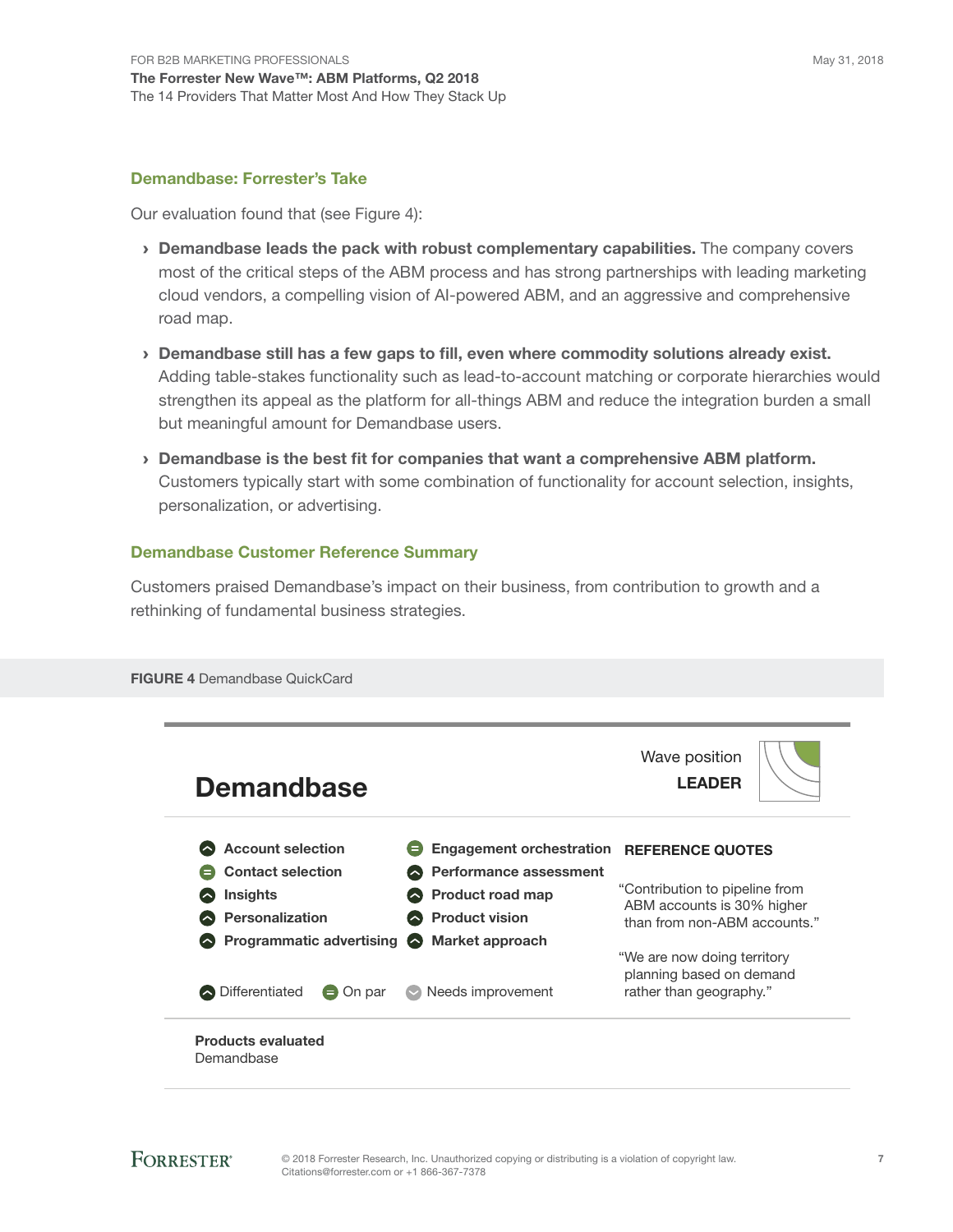#### MRP: Forrester's Take

Our evaluation found that (see Figure 5):

- › MRP leads with AI-powered insights, orchestration, and engagement. MRP leverages its legacy in predictive analytics to model, rank, and recommend target accounts and contacts and then create and execute dynamic engagement workflows.
- › MRP still needs to strengthen its out-of-the-box assessment capabilities. Many customers will use MRP data in their existing reports, but the company should beef up its assessment capabilities for marketers who prefer a prepackaged approach.
- › MRP is best for marketers pursuing a long-term vision of machine-driven marketing. AIpowered ABM requires large quantities of data and fundamental change management to deliver the promised improvements in efficiency and effectiveness. MRP offers a wide range of managed services to help marketers with this transformation.

#### MRP Customer Reference Summary

Customers not only praised the results they have achieved with MRP and the quality of the insights and assessment data MRP produces but also noted that it could improve its packaging for that assessment functionality.

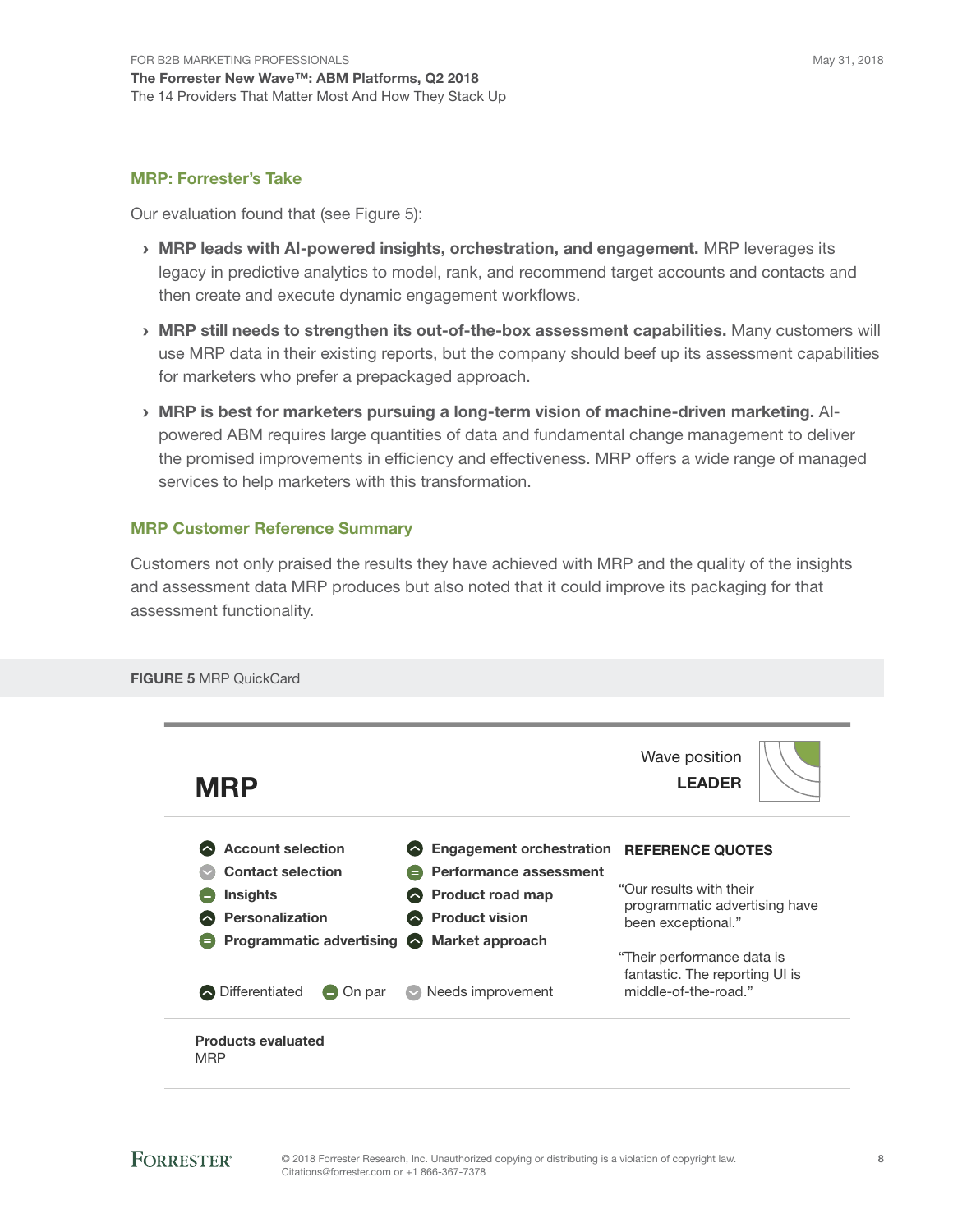#### Jabmo: Forrester's Take

Our evaluation found that (see Figure 6):

- › Jabmo leads with a broad offering to identify and engage early-stage industrial buyers. Jabmo enables customers to target, retarget, and personalize site experiences at the critical early stages of a long buying process. The company's European roots also give it particular strength in GDPR capabilities.
- I Jabmo still needs to strengthen its insights. The company's product road map includes plans to deliver more insights on buying centers and add AI-driven account sensing and buying signal alerts.
- › Jabmo is best for marketers targeting global industrial/manufacturing accounts. Jabmo grounds its insights in a deep understanding of the corporate hierarchies and parent/child relationships critical to engaging effectively with large diversified organizations.

#### Jabmo Customer Reference Summary

Customers praised the results that Jabmo has delivered, expressed appreciation for the company's ability to guide marketing organizations in early stages of digital maturity, and welcomed its broad range of managed services.

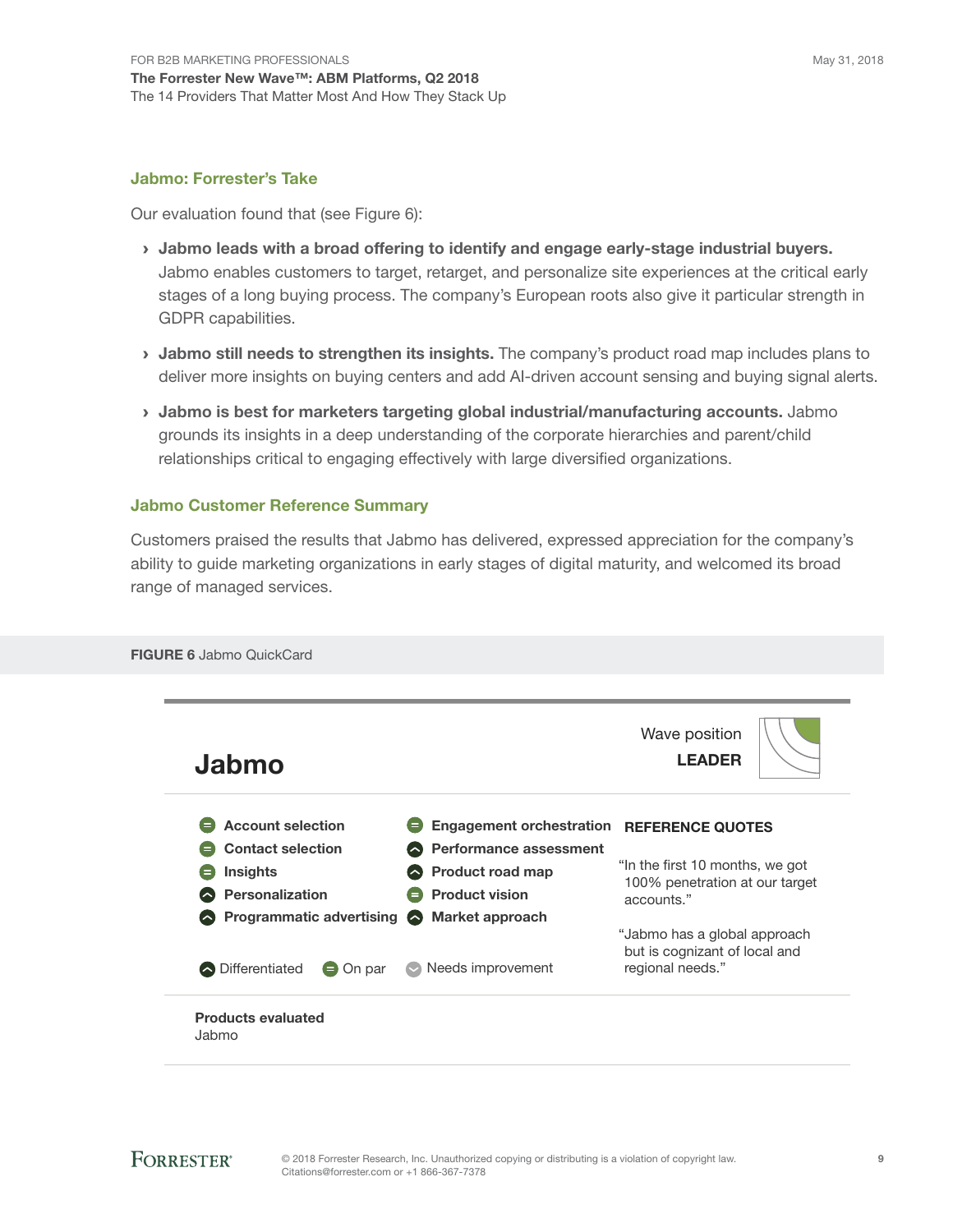#### Engagio: Forrester's Take

Our evaluation found that (see Figure 7):

- › Engagio offers capabilities optimized for marketing and sales alignment. Engagio offers a wide variety of tools — including account heat maps, alerts, as well as engagement design and execution options — to improve the efficiency and effectiveness of early-stage human engagement, especially by sellers.
- **Engagio needs to add detail on buying centers.** Most B2B marketers targeting companies in the midmarket and above will require this additional level of granularity to orchestrate the engagement of several individual deals in one target account.
- **> Engagio is best for companies with a strong marketing tech (martech) stack.** The value that an ABM platform focused on orchestration can deliver depends in large part on the user's existing capabilities in engagement channels such as email, direct mail, advertising, social, and personalization.

#### Engagio Customer Reference Summary

FIGURE 7 Engagio QuickCard

Customers praised Engagio's ability to orchestrate marketing and sales motions as well as the breadth and depth of its analytics and assessment capabilities.

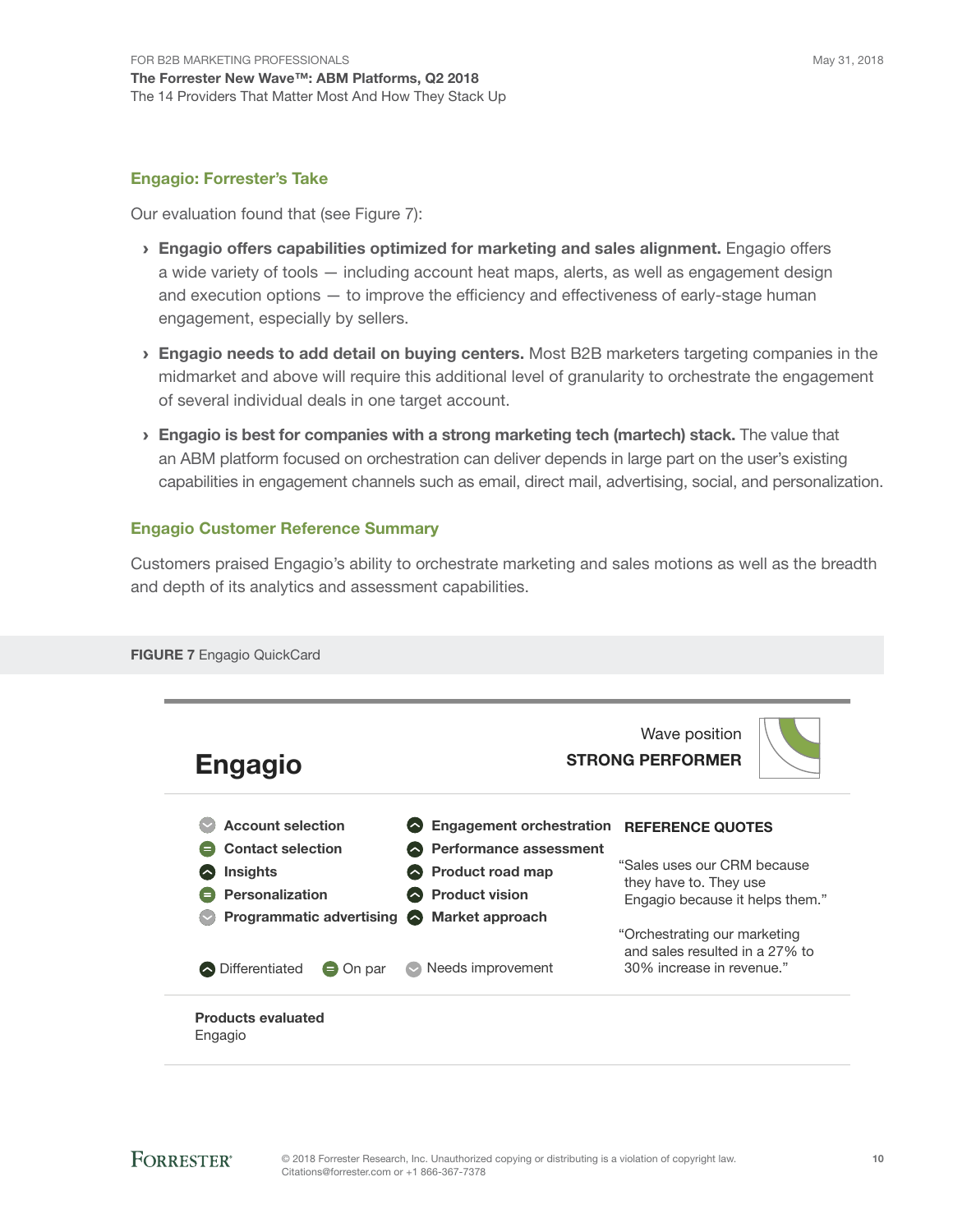#### Lattice Engines: Forrester's Take

Our evaluation found that (see Figure 8):

- › Lattice uses its strengths in AI and data management for programmatic engagement. Lattice has expanded beyond its core use cases of account selection and contact discovery to add solid capabilities for orchestration and engagement for marketing and sales.
- > Lattice needs to offer more off-the-shelf assessment capabilities. Many enterprise customers will pull performance data from Lattice for their existing dashboards, but the company should beef up its assessment capabilities to meet the needs of marketers who prefer a prepackaged solution.
- › Lattice is best for companies that can support AI-driven insights and engagement. AIpowered ABM not only can offer real advantages over rule-based systems but also requires large quantities of data to deliver meaningful results.

#### Lattice Engines Customer Reference Summary

Customers praised the engagement recommendations Lattice provides and look forward to broader application of its AI assets. But they also expressed a desire for more comprehensive reporting.

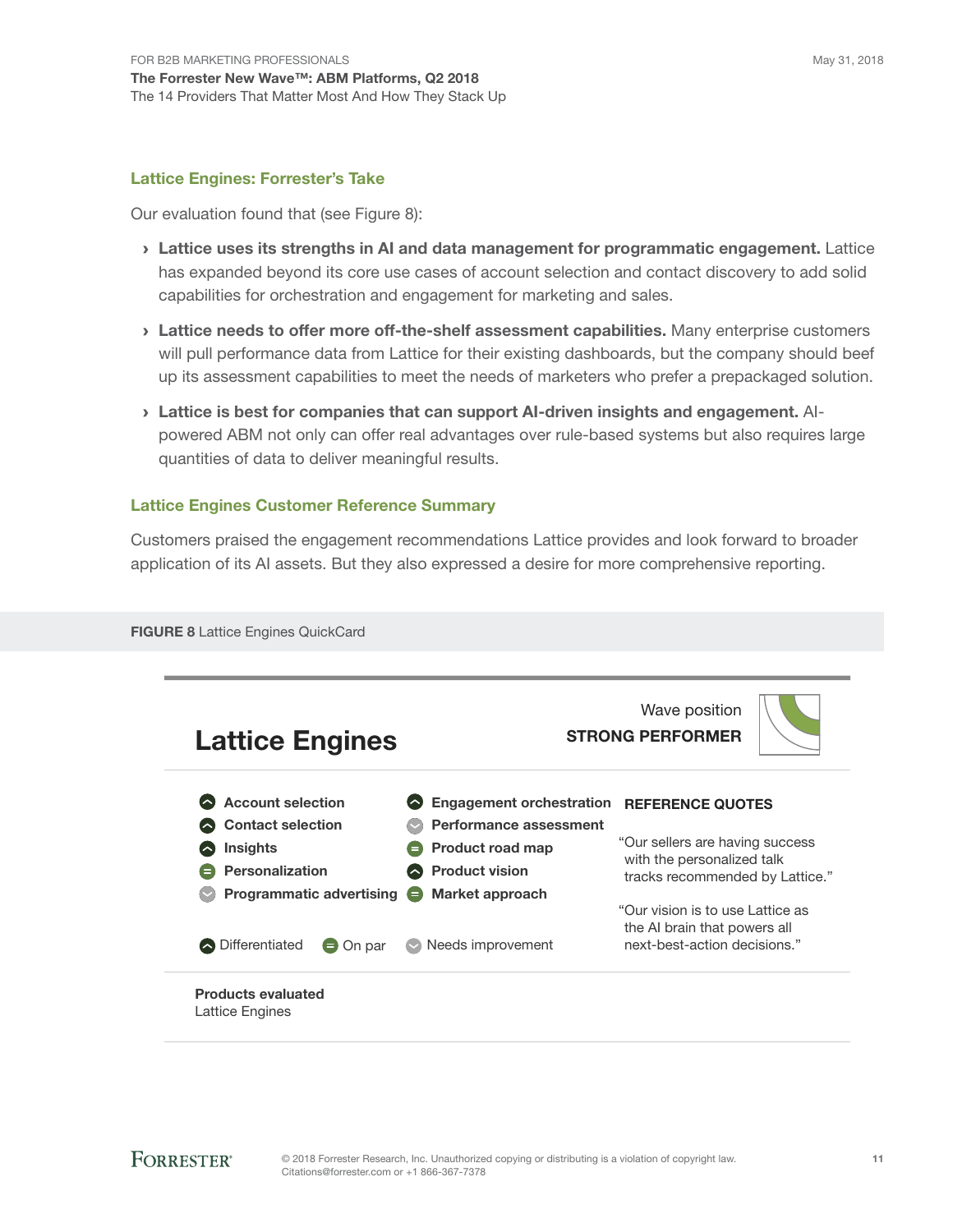#### TechTarget: Forrester's Take

Our evaluation found that (see Figure 9):

- › TechTarget offers insights and engagement through rich data from technology buyers. As the owner of a publishing network, TechTarget's insights are based on the data readers provide to consume its content. Because TechTarget develops the content, intent signals also tie to granular topics and specific stages of the buying cycle.
- **Example 1** TechTarget needs to offer more dynamic insights and stronger attribution. The company's road map includes plans for more frequent alerts on contacts and accounts as well as reporting that more clearly highlights the revenue contribution of accounts and opportunities that TechTarget discovers.
- › TechTarget is best for tech marketers with products that align with its content. TechTarget's publishing network consists of 140 B2B technology websites and 500,000 pages of content that rank high in search results.

#### TechTarget Customer Reference Summary

Customers were comfortable expanding their TechTarget relationships to tackle ABM based on prior success with its demand generation services but noted a premium price for its advertising offering.

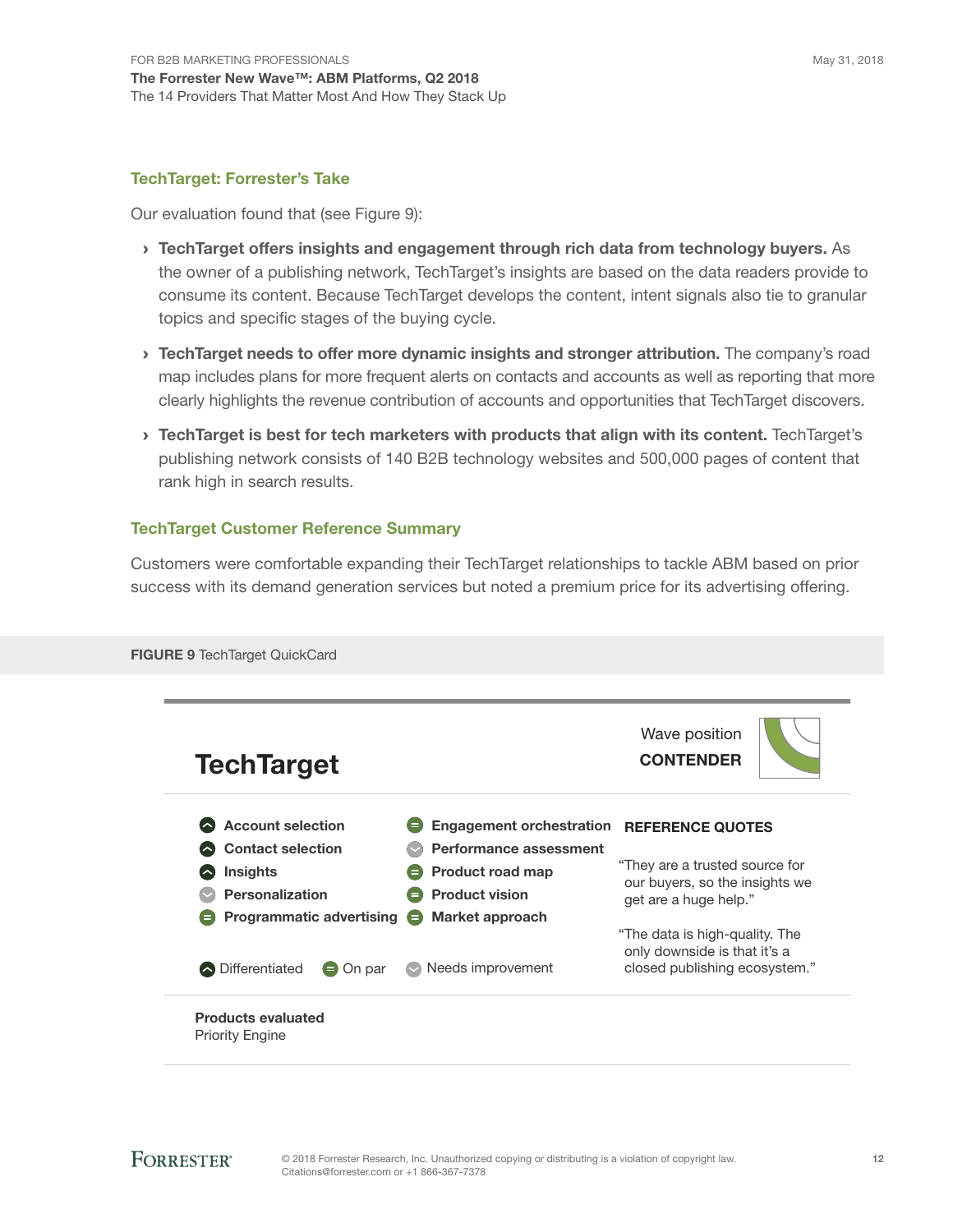#### ZenIQ: Forrester's Take

Our evaluation found that (see Figure 10):

- > ZenIQ leads with insight-driven orchestration and assessment capabilities. ZenIQ has a strong orientation to buying centers, with features for recommending ideal buying center size, identifying contact gaps, and tracking engagement across teams. 6sense's acquisition of ZenIQ promises to expand engagement capabilities for the combined companies.<sup>6</sup>
- > ZenIQ needs to offer more off-the-shelf assessment capabilities. To beef up its current componentized DIY approach to assessment, ZenIQ should add more prepackaged solutions that meet the needs of marketers who prefer this approach.
- > ZenIQ is best for companies with a strong martech stack. The value users receive from an ABM platform focused on orchestration will depend in large part on their existing capabilities in engagement channels. These include email, direct mail, advertising, website personalization, as well as the depth and quality of their existing customer data.

#### ZenIQ Customer Reference Summary

Customers praise ZenIQ's insights and analytics for account and contact selection and cite its numerous integrations as a factor in the value that the solution provides.

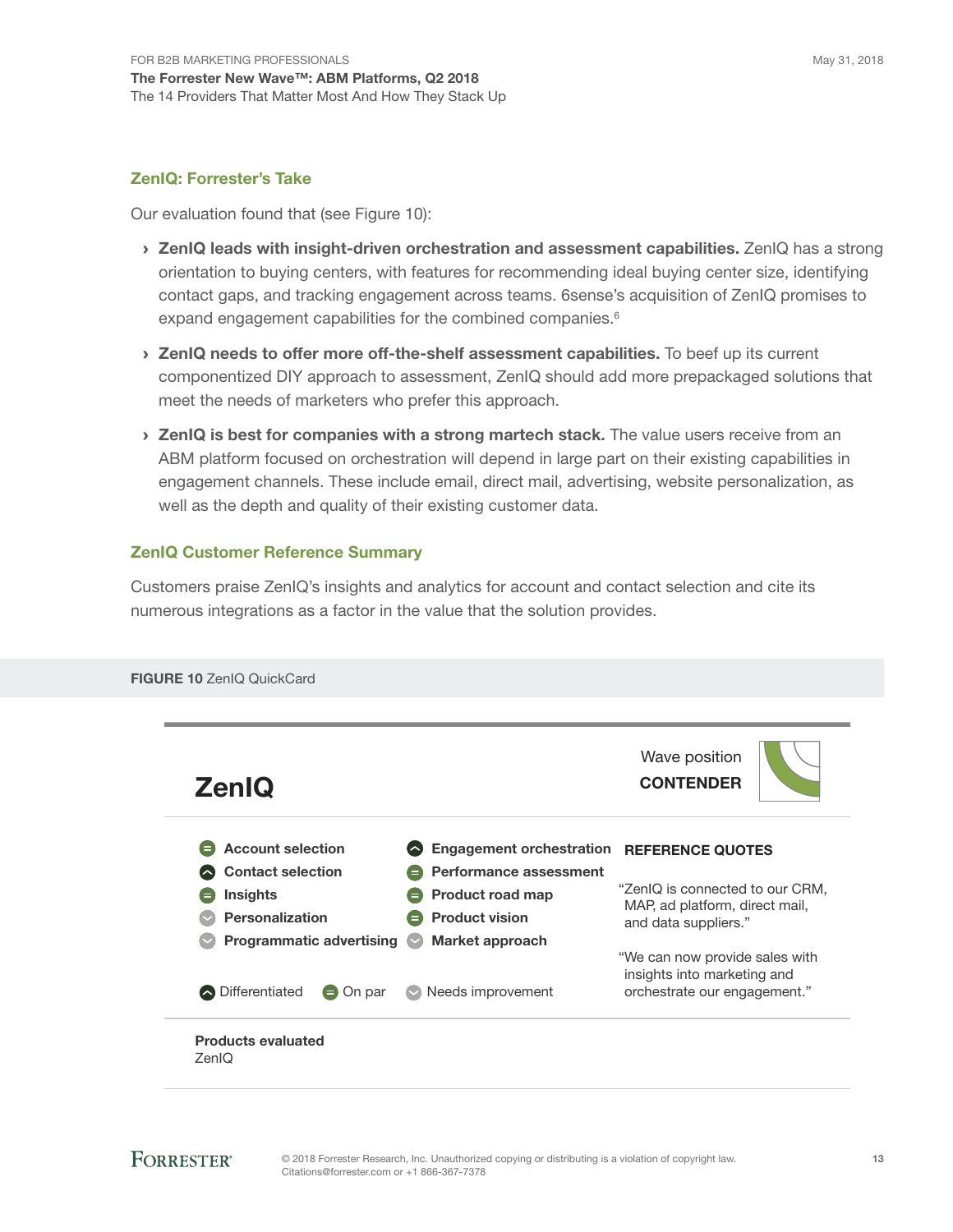#### Triblio: Forrester's Take

Our evaluation found that (see Figure 11):

- > Triblio offers strong insights, personalization, and advertising capabilities. The company leverages AI for account and contact identification, ranking, insights, and engagement. Triblio recently introduced new functionality for identifying, targeting, and assessing buying centers.
- $\rightarrow$  Triblio needs to strengthen its orchestration capabilities. The company currently connects the dots to sales primarily with insights and alerts designed to fuel personalized engagement. But customers would also benefit from more robust workflow design and activation functionality encompassing both marketing and sales motions.
- › Triblio is best for companies with long buying cycles and many digital touchpoints. Deep personalization and advertising capabilities are key to effective engagement with modern B2B buyers who prefer to do their own research before engaging with a seller.<sup>7</sup>

#### Triblio Customer Reference Summary

Triblio's customer references praised the company's personalization capabilities and value relative to other ABM platforms.

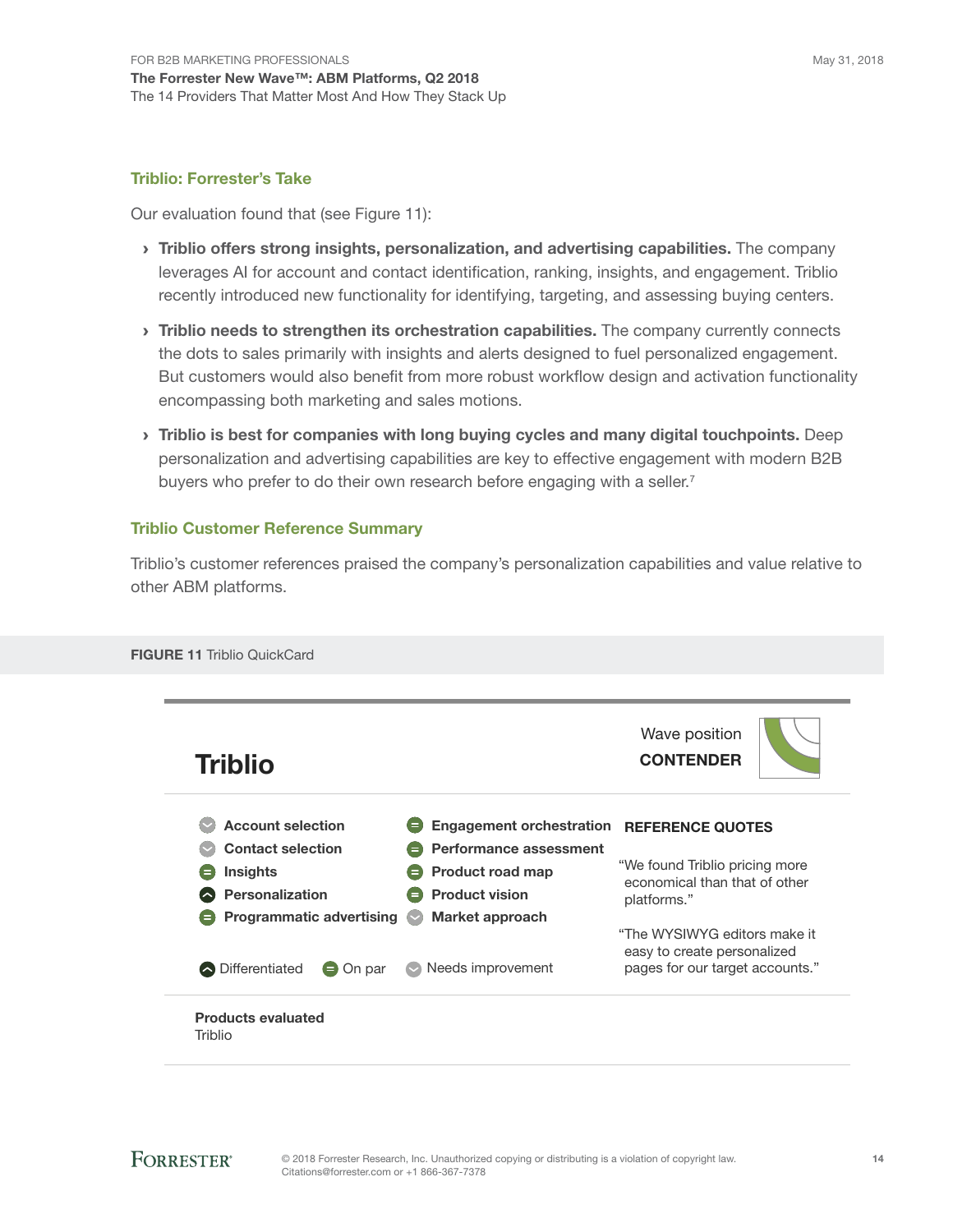#### Terminus: Forrester's Take

Our evaluation found that (see Figure 12):

- › Terminus offers robust self-service advertising capabilities and consultative services. Terminus has focused its ease-of-use and self-service functionality on initial ad setup and execution — defining goals, setting budgets, and selecting creative — and helps customers optimize their results with a dedicated team of ad operations specialists.
- > Terminus needs to strengthen its insights and assessment capabilities. Terminus plans to help customers more clearly connect their ad spend to revenue contribution and deliver deeper insights on target accounts and contacts. It plans to do so through new features on its road map, which the acquisition of performance management vendor BrightFunnel will enable.<sup>8</sup>
- › Terminus is best for marketers focused on advertising and need help getting started. Programmatic advertising has an important role in ABM, but many B2B marketers are still unfamiliar with what it is and how it works.<sup>9</sup>

#### Terminus Customer Reference Summary

Customers praised Terminus' commitment to their success but also noted a lack of depth outside its current advertising capabilities.

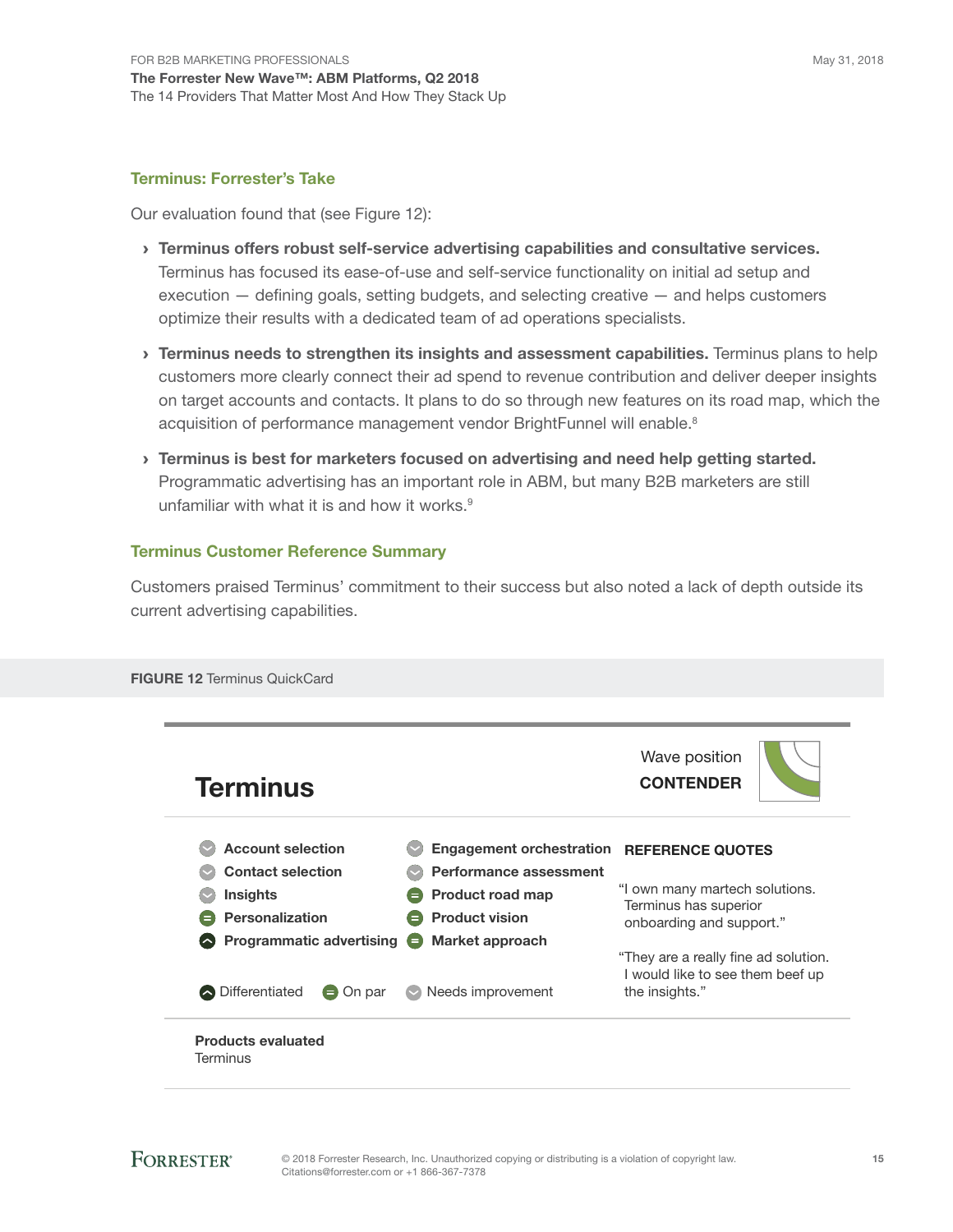#### Madison Logic: Forrester's Take

Our evaluation found that (see Figure 13):

- › Madison Logic offers deep insights for marketing and sales engagement. The company's strengths in AI, data management, and digital advertising enable personalized engagement across the buying cycle.
- › Madison Logic needs to combine contact insights and boost assessment capabilities. The company's road map includes an increased focus on buying centers — for both targeting and assessment — and support for multitouch attribution models.
- › Madison Logic is best for marketers with an outbound engagement and global focus. The company also offers complementary content syndication services.

#### Madison Logic Customer Reference Summary

Customers praised Madison Logic's global coverage and managed service offerings for enterprise clients.

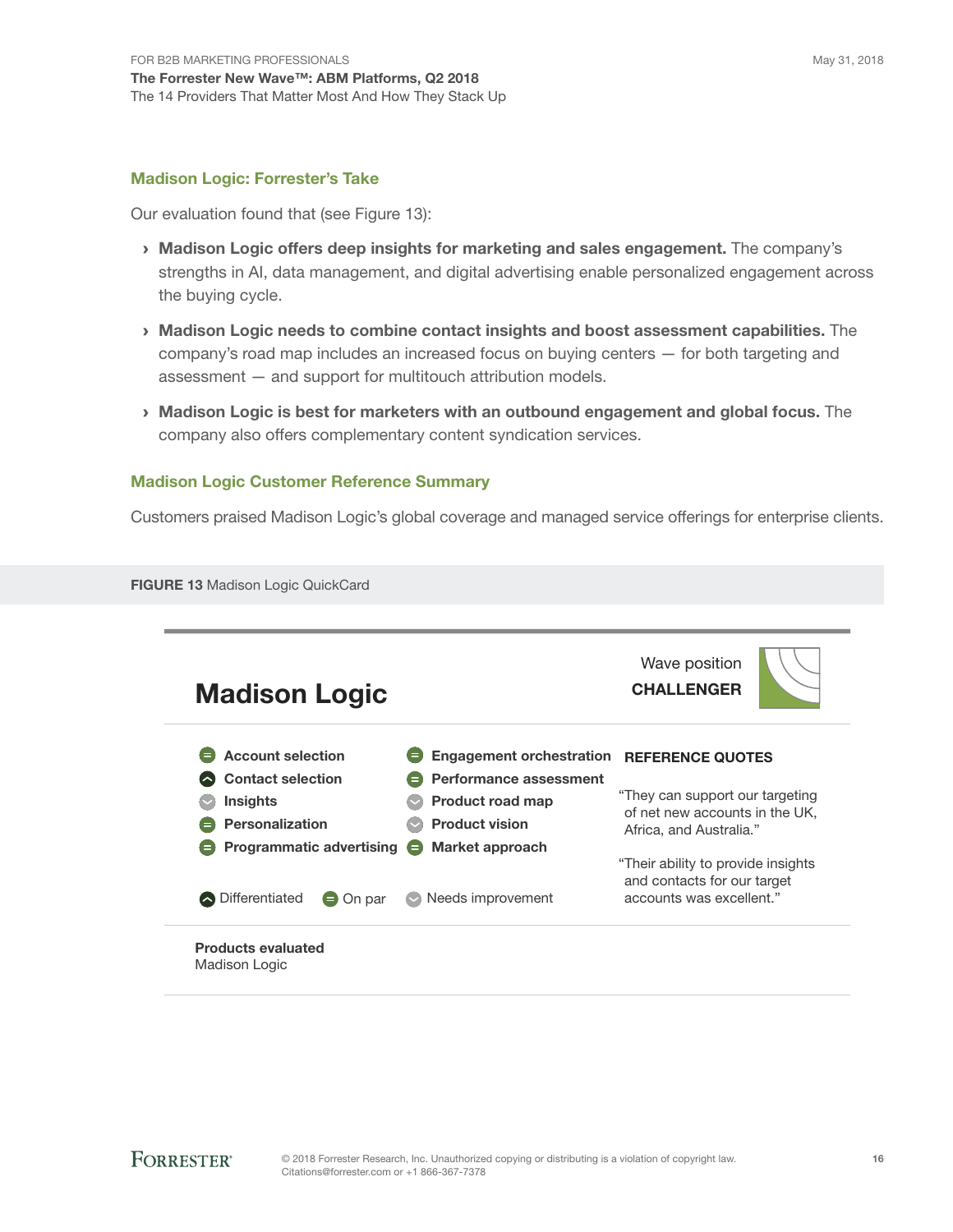#### RollWorks: Forrester's Take

Our evaluation found that (see Figure 14):

- › RollWorks offers advanced advertising capabilities. As a new B2B-focused offering from the parent company of digital display advertising leader AdRoll, RollWorks benefits from a lineage of highly optimized native functionality. This includes dynamic creative, real-time bidding for individual contacts and personas, and AI-driven budget optimization.
- › RollWorks needs to expand engagement options and add orchestration capabilities. The company's product plans include engagement and orchestration functionality for additional channels such as websites, email, direct mail, and phone.
- › RollWorks is best for ad-savvy marketers who know their target accounts. RollWorks' comprehensive database of contact profiles and engagement data can provide powerful insights for targeting and personalization when matched to the user's first-party data.

#### RollWorks Customer Reference Summary

Customers not only praised RollWorks' performance and value, compared with ad offerings of competitors and the ease of mind that accrued from prior success with AdRoll, but also noted RollWorks' relatively narrow focus.

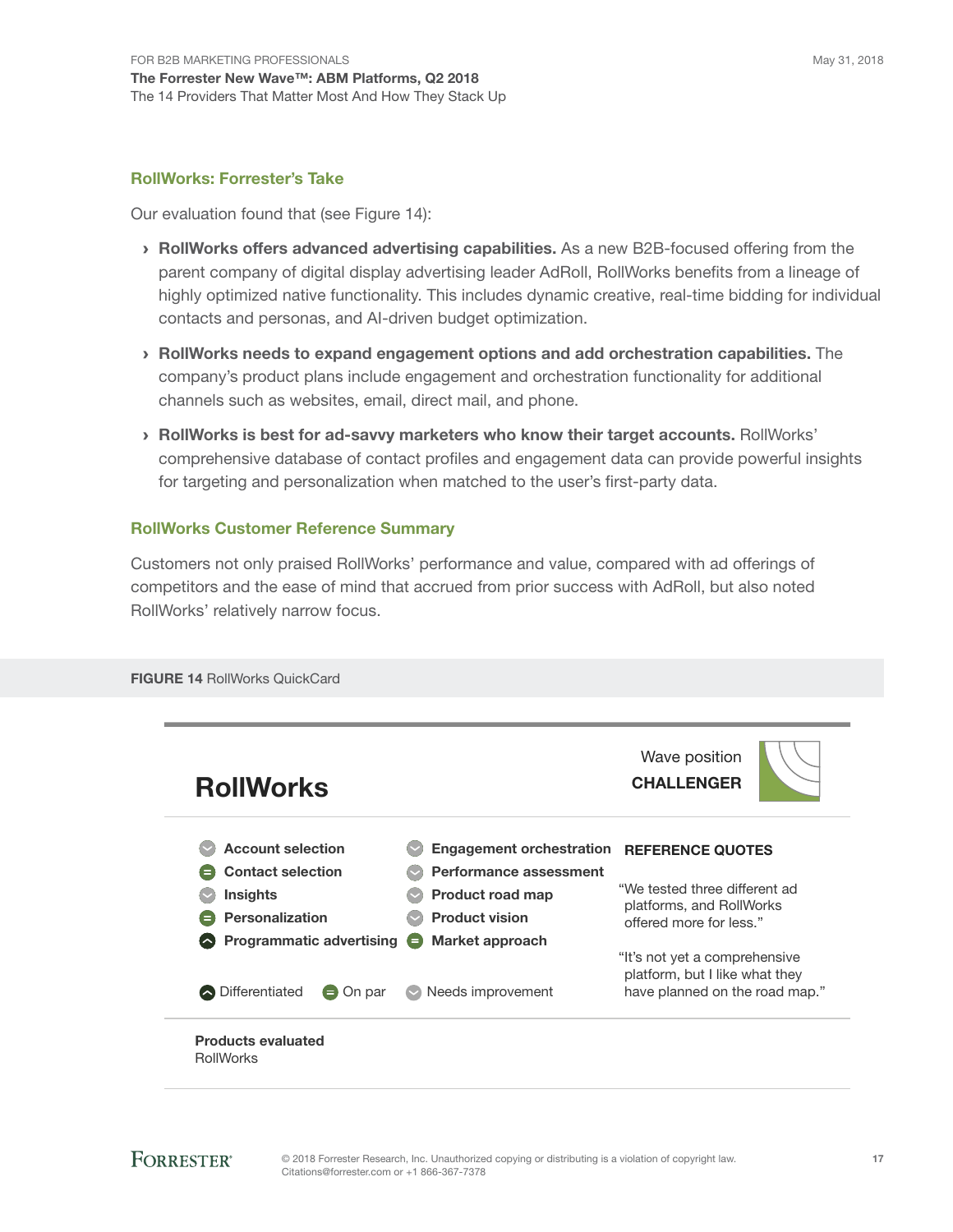#### 6sense: Forrester's Take

Our evaluation found that (see Figure 15):

- › 6sense offers AI-powered insights and engagement for accounts and contacts. Building on its unique strengths in time-bound predictive analytics, 6sense has expanded beyond its core use cases of account and contact discovery, selection, and ranking with solid capabilities for engagement through programmatic advertising.
- › 6sense needs to strengthen its advertising and add orchestration. Adding real-time bidding and dynamic creative would increase the efficiency and personalization of the company's ad offering. 6sense's recent merger with ZenIQ promises to bring robust orchestration capabilities to the combined company.<sup>10</sup>
- › 6sense is best for marketers with a strong tech stack. The value that an insights-focused ABM platform can deliver depends in large part on the user's existing capabilities in complementary engagement channels such as email, direct mail, and personalization.

#### 6sense Customer Reference Summary

Customers praised the quality of the account-level insights 6sense provides. They also wanted to see more detail on contact-level insights to improve their actionability.

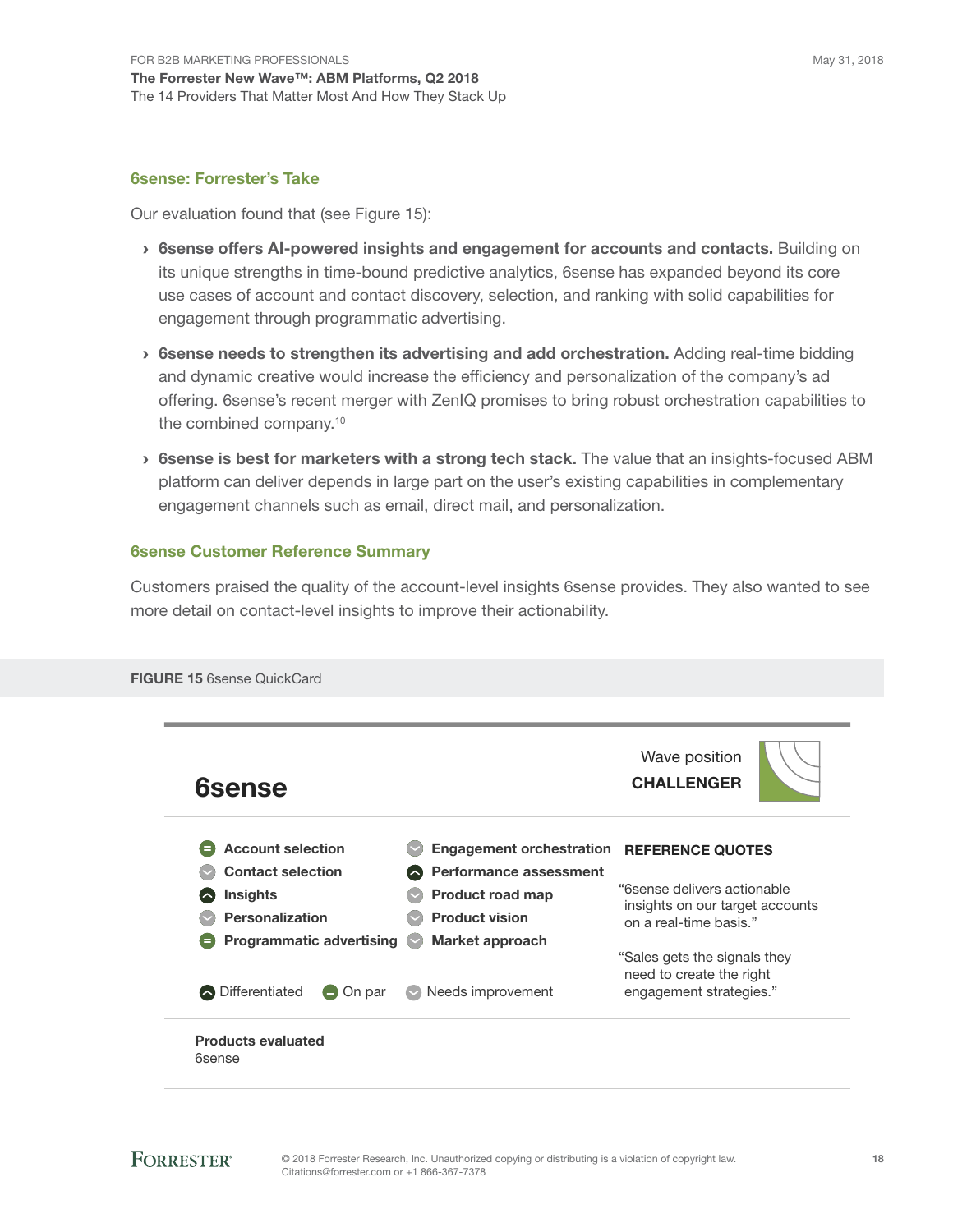#### Radius: Forrester's Take

Our evaluation found that (see Figure 16):

- › Radius offers AI-powered insights and engagement for accounts and contacts. Building on its strengths in data management and predictive analytics, Radius has expanded beyond its core use case of account and contact discovery, selection, and ranking to add solid capabilities for engagement through programmatic advertising.
- › Radius needs to expand its insights capabilities. Support for buying centers is becoming a requirement in ABM, and marketers selling to large organizations need insights into corporate hierarchies and parent/child business relationships.
- › Radius is best for marketers with a strong tech stack targeting accounts in the US. The value that an insights-focused ABM platform can deliver depends in large part on the user's existing capabilities in complementary engagement channels such as email, direct mail, and personalization. Radius offers data on US companies exclusively.

#### Radius Customer Reference Summary

Customers praised the quality of the data and insights they get from Radius but noted they were not yet using the solution for advertising or assessment.

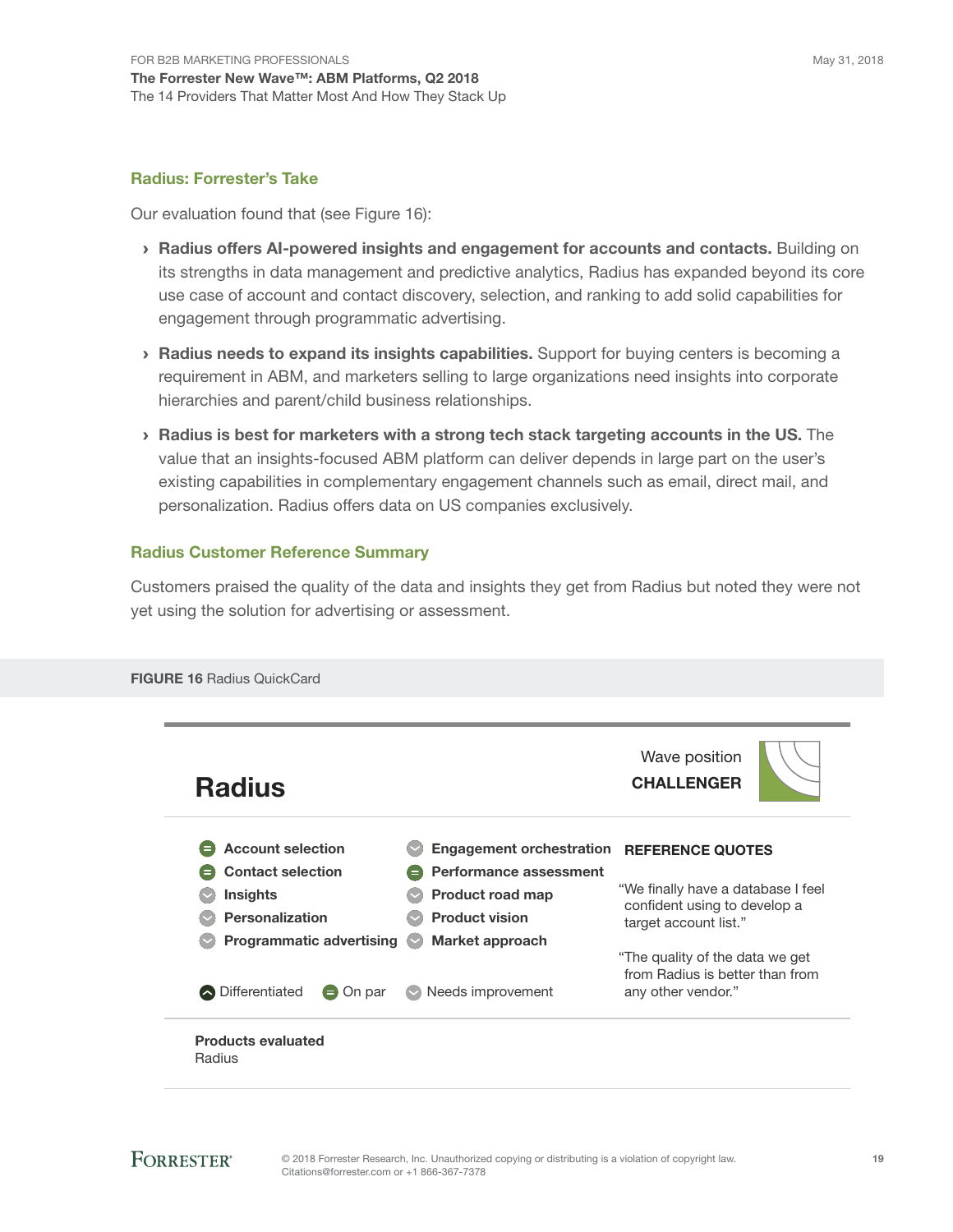#### True Influence: Forrester's Take

Our evaluation found that (see Figure 17):

- > True Influence's insights aid engagement, orchestration, and assessment. The company aggregates a wide range of data sources and types and applies multiple analytic techniques including regression, frequency, sparsity, and recency — to deliver fine-grained relevance and intent signals for accounts and contacts.
- > True Influence needs to reveal more of the reasoning behind its rankings. Increasing transparency would help data-driven marketers who need to know the why behind a recommendation or insight and how it was derived.
- › True Influence is best for tech companies with a strong marketing team and tech stack. The value that an insights-focused ABM platform can deliver depends in large part on the user's existing capabilities in engagement through email, direct mail, advertising, social, and personalization.

#### True Influence Customer Reference Summary

Customer feedback showed that True Influence delivers value for large enterprises and midmarket organizations. They also noted a need for contact titles to reflect current roles.

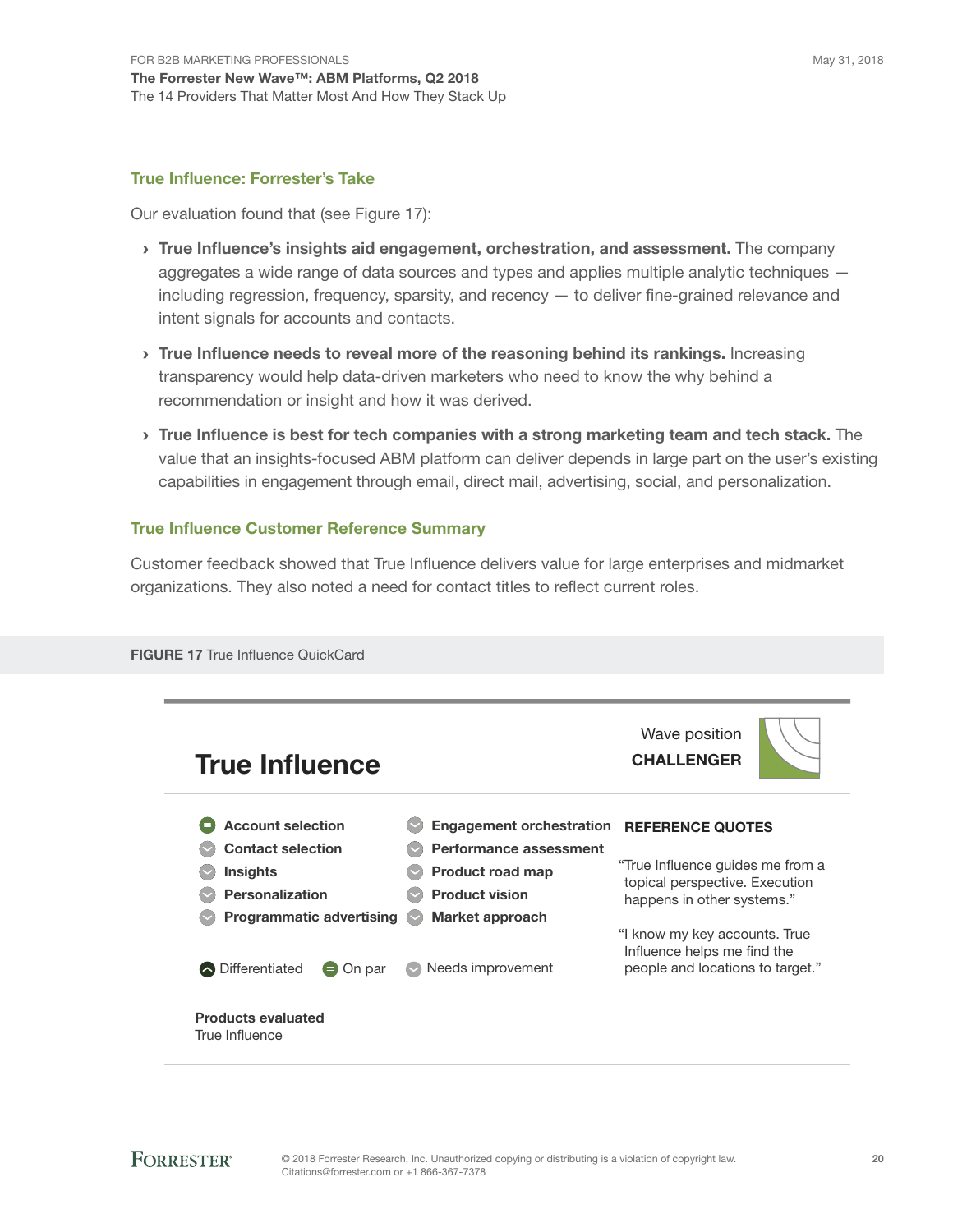### Engage With An Analyst

Gain greater confidence in your decisions by working with Forrester thought leaders to apply our research to your specific business and technology initiatives.

> Translate research into action by working with an analyst on a specific engagement in the form of custom strategy sessions, workshops,

Analyst Advisory

#### Analyst Inquiry

To help you put research into practice, connect with an analyst to discuss your questions in a 30-minute phone session — or opt for a response via email.

#### Learn more.

or speeches.

Learn more.

#### **Webinar**

Join our online sessions on the latest research affecting your business. Each call includes analyst Q&A and slides and is available on-demand.

Learn more.



Forrester's research apps for iOS and Android. Stay ahead of your competition no matter where you are.

### Supplemental Material

#### The Forrester Evaluation Methodology

We conducted primary research to develop a list of vendors that met our criteria for the evaluation and definition of this emerging market. We evaluated vendors against 10 criteria, seven of which we based on product functionality, product vision, product road map, and product revenue. We invited the top emerging vendors in this space to participate in an RFP-style demonstration and interviewed customer references. We then ranked the vendors along each of the criteria. We used a summation of the strategy scores to determine placement on the x-axis, a summation of the current offering scores to determine placement on the y-axis, and the market presence score to determine bubble size. We designated the top-scoring vendors as Leaders.

Forrester advises clients to get updated views of all companies as they consider their market options. Also, during the production of this report:

### **FORRESTER®**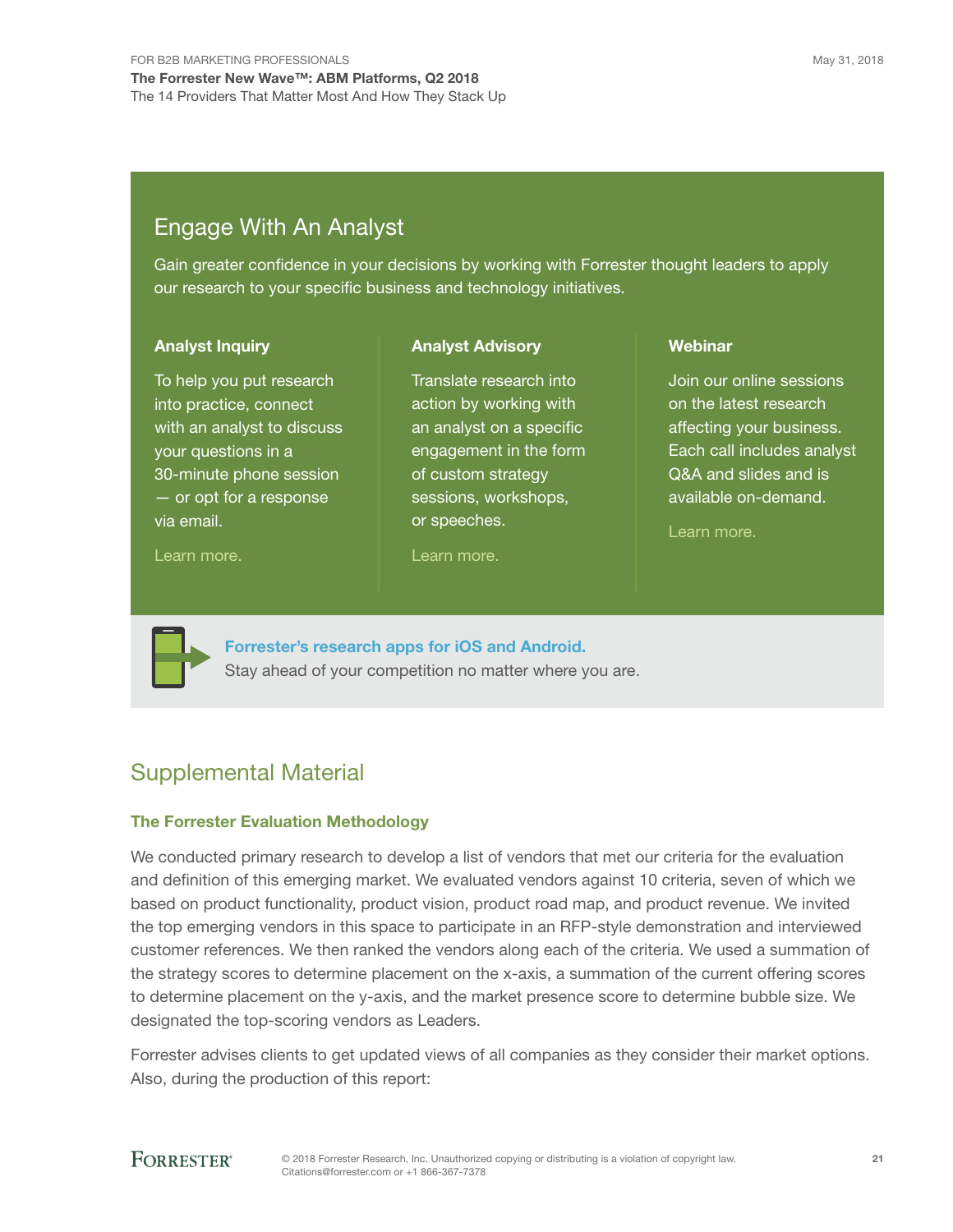- › Two companies in this report (6sense and ZenIQ) agreed to merge operations in an acquisition. Because they announced this acquisition after our research kickoff, we treated the companies as separate entities in this evaluation.
- › Another company included in this report (Radius) announced that it had acquired a company (Leadspace). Because it announced this acquisition after our research kickoff, we treated the companies as separate entities in this evaluation.
- › Another company we evaluated (Terminus) announced that it had acquired a company (BrightFunnel) prior to our research kickoff. Because the two products were not combined into a single platform by the deadline for this report, we only evaluated Terminus against the current offering criteria.

### **Endnotes**

- <sup>1</sup> Source: Forrester's Q1 2018 Global B2B Marketing Benchmark Panel Online Survey.
- <sup>2</sup> In a recent survey of B2B marketing practitioners, 43% said ABM delivers the highest ROI of all B2B marketing approaches; 58% said they are seeing significant per-account revenue increases; and 72% said they are seeing significant increases in cross-sell, upsell, and enrichment. Source: Forrester's Q1 2018 Global B2B Marketing Benchmark Panel Online Survey.
- <sup>3</sup> 6sense announced its acquisition of ZenIQ on April 11, 2018, and Radius announced its acquisition of Leadspace on April 30, 2018, after we concluded the vendor briefings/demos for this report. As a result, we scored the 6sense and ZenIQ solutions separately, and we scored the Radius solution alone because that's what Radius presented during the company's demo. B2B marketers considering the vendors in this report should revisit the current state of the company's offerings and plans. Source: "6sense Acquires ZenIQ," PR Newswire, April 11, 2018 (https://www. prnewswire.com/news-releases/6sense-acquires-zeniq-300627855.html) and "Radius & Leadspace Join Forces," Radius (https://radius.com/leadspace/).
- <sup>4</sup> Evidence of this complementary relationship is found in the numerous partnerships between prominent marketing automation platform (marketing cloud) vendors and ABM platform vendors, including Adobe, Demandbase, Engagio, Marketo, Oracle, Salesforce, and Terminus.
- <sup>5</sup> Almost all 27 customer references of the ABM platform vendors we interviewed for this report said their martech stacks included a marketing automation platform.
- <sup>6</sup> 6sense announced its acquisition of ZenIQ on April 11, 2018, after we concluded the briefings/demos for this report. As a result, we scored the two companies' solutions separately. B2B marketers considering ZenIQ should revisit the current state of the combined company's offerings and plans.
- <sup>7</sup> See the Forrester report "How Self-Service Research Changes B2B Marketing."
- <sup>8</sup> Terminus announced its acquisition of BrightFunnel in January 2018. At the time of the briefing/demo for this report, the Terminus and BrightFunnel solutions were separate products. As a result, we did not include BrightFunnel's functionality in the scoring of Terminus' current offering. But we included BrightFunnel's functionality in our scoring of Terminus' product road map, product vision, and market approach. B2B marketers considering Terminus should revisit the current state of the company's offerings and plans. Source: "Account-Based Marketing Leader Terminus Acquires BrightFunnel," Business Wire, January 3, 2018 (https://www.businesswire.com/news/home/20180103005279/en/ Account-Based-Marketing-Leader-Terminus-Acquires-BrightFunnel).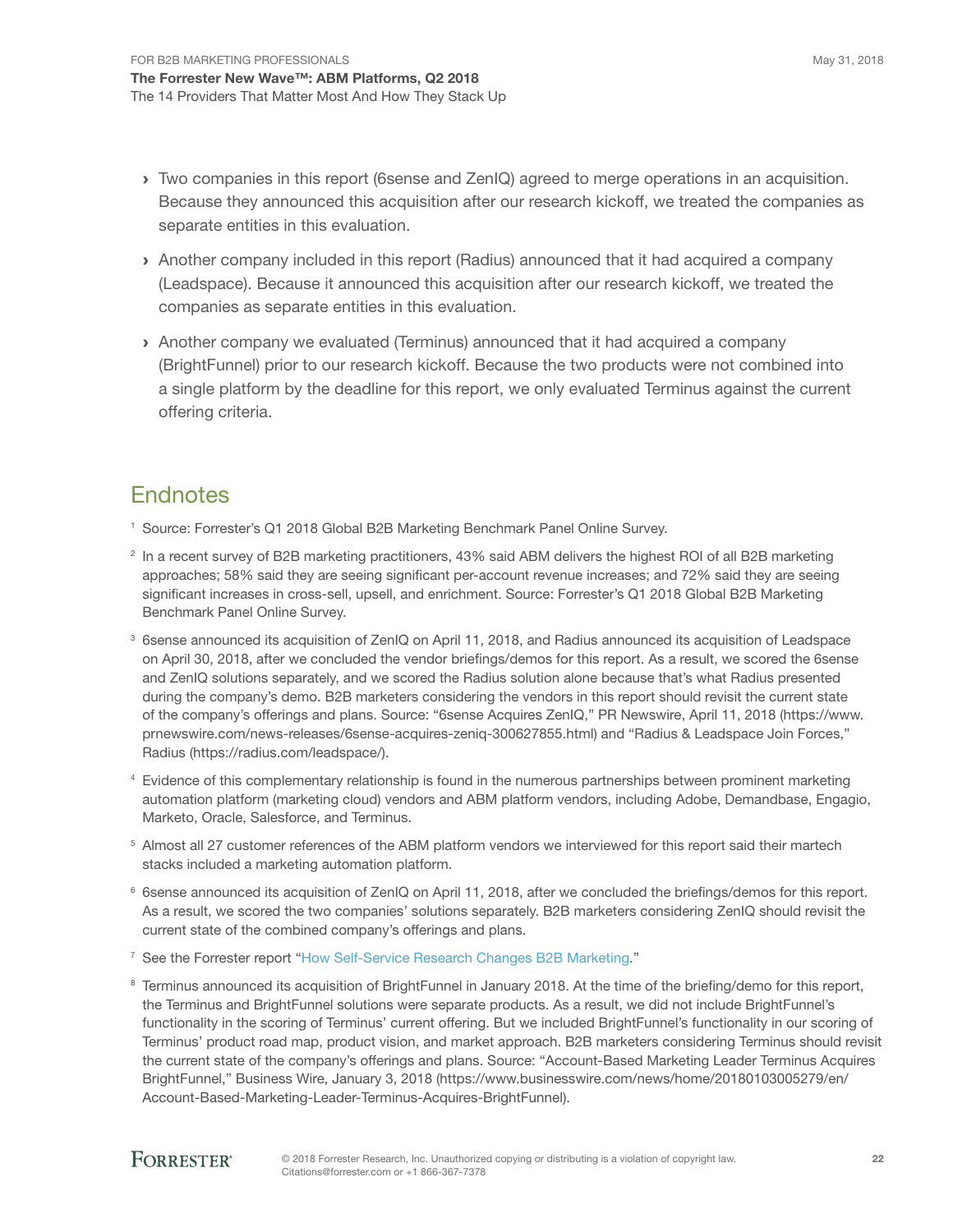The Forrester New Wave™: ABM Platforms, Q2 2018 The 14 Providers That Matter Most And How They Stack Up

<sup>9</sup> See the Forrester report "Making Programmatic Advertising Work For B2B Businesses."

10 6sense announced its acquisition of ZenIQ on April 11, 2018, after we concluded the briefings/demos for this report. As a result, we scored the two companies' solutions separately. B2B marketers considering 6sense should revisit the current state of the combined company's offerings and plans.